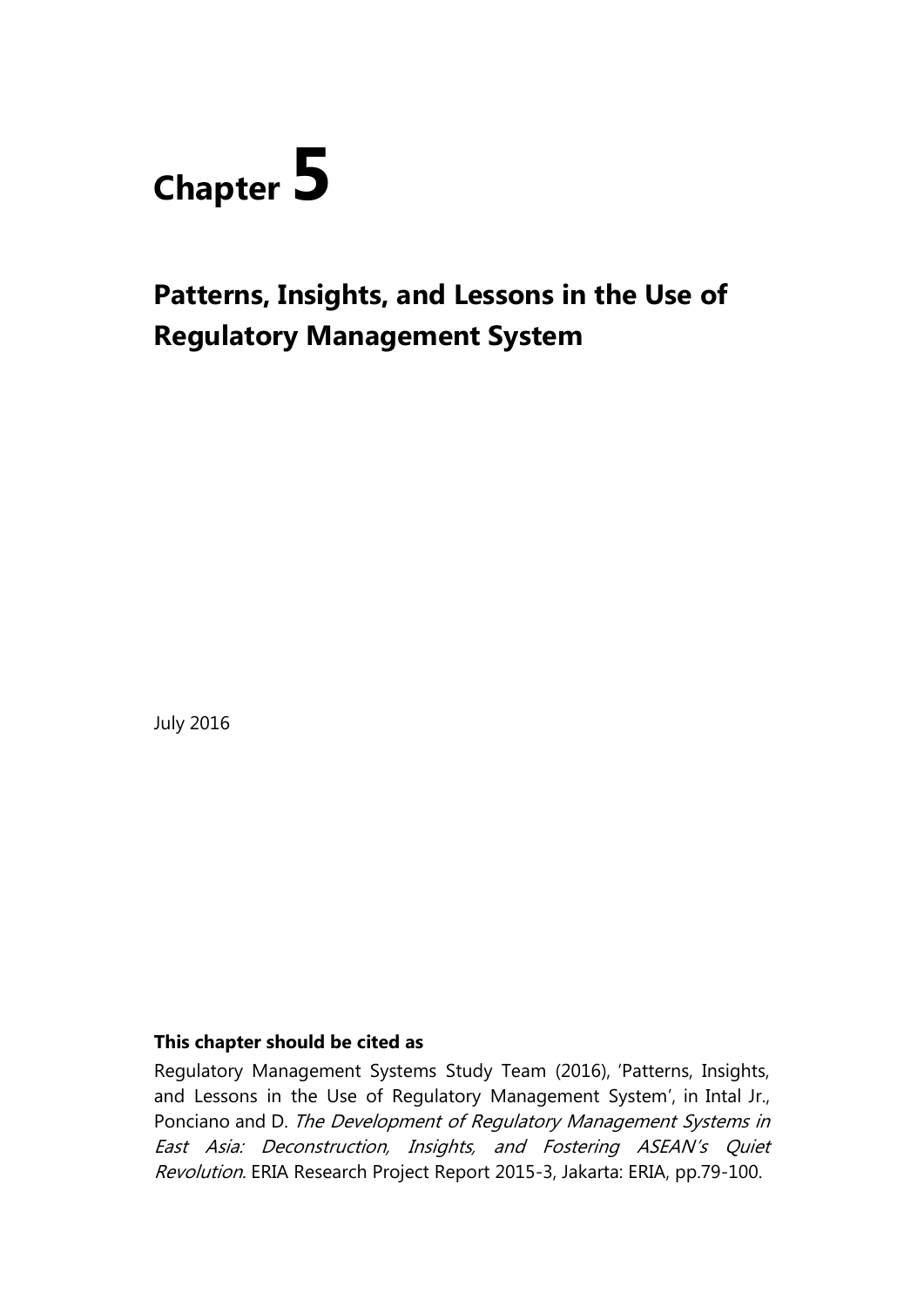## **Chapter V**

## **Patterns, Insights, and Lessons in the Use of Regulatory Management System**

In the previous chapter, we discussed how different countries use individual elements as part of their regulatory management systems (RMSs). In this chapter, we change our focus from looking at how elements are used across countries to looking at the approaches of individual countries and how their RMSs have evolved over time. We were particularly interested to see if we could identify general approaches or styles of regulatory management adopted by different countries in the Asia-Pacific region. By approaches we mean combinations of elements that are common across groupings in countries. For example, in the OECD at least two distinct approaches to regulatory management are used: those that focus on reducing the administrative burden imposed by the *stock of* existing regulations and those that concentrate on improving the quality of the flow of new regulations.

We were also interested in exploring what the experience of different countries teaches us about sequencing of the different regulatory management elements. Do countries generally start with particular sectors or with programmes with comprehensive coverage? Alternatively, do they 'start small' with particular tools or 'start with comprehensive system design'?

We faced three major challenges in our analysis of country patterns. First, every country has a unique regulatory system to make laws, regulations, and rules and these are nested in a wider set of constitutional arrangements in the overall country context. Second, there are existing 'off the shelf' frameworks or typologies for different approaches. The third challenge is the ability to draw patterns when comparing and associating those changes in the use of RMS since 1980.

Nonetheless, we did find a number of similarities across the countries in the study, which helped build our understanding of the evolution of the use of regulatory management instruments over time. The next section presents the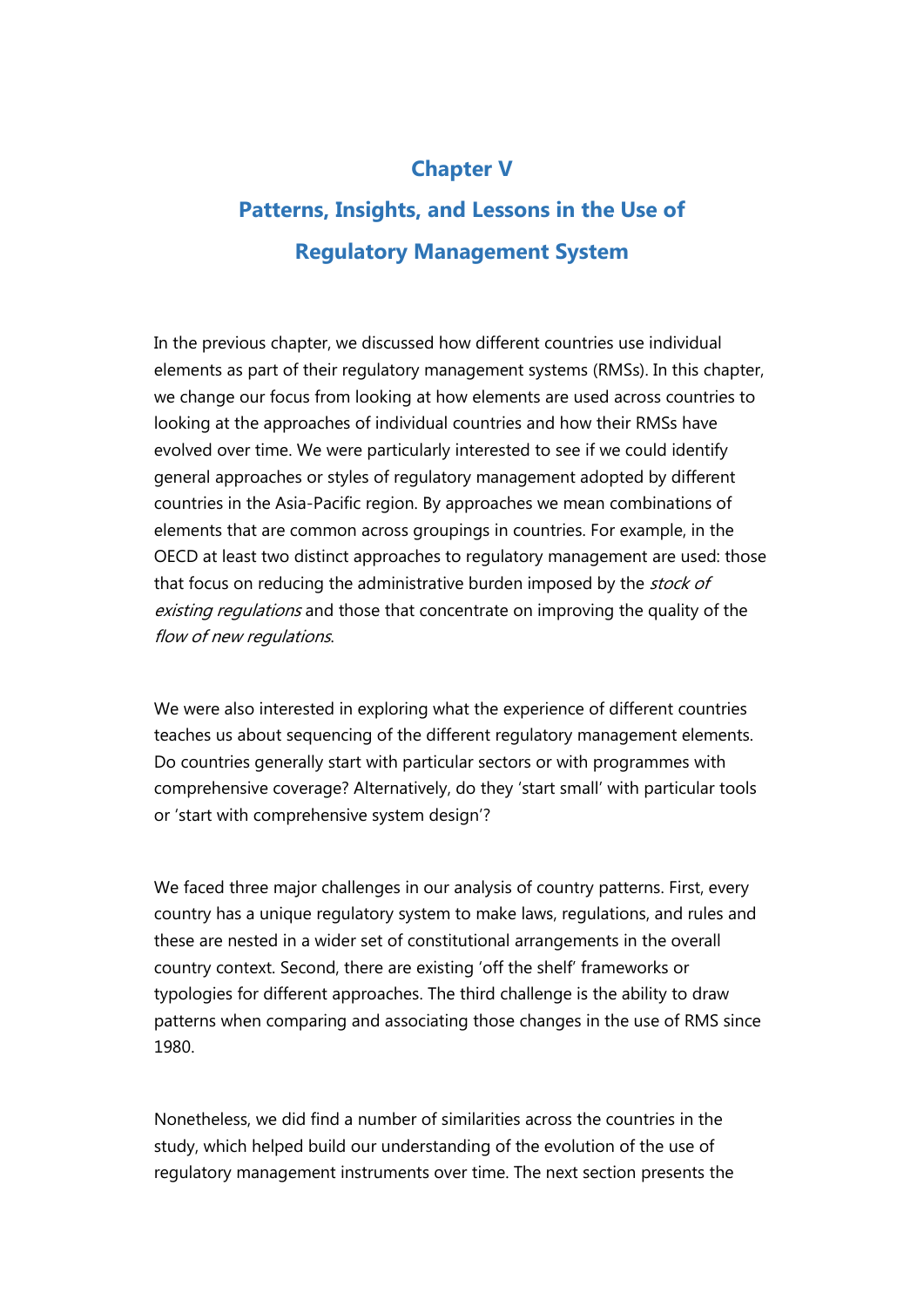results from our comparison of the evolution of a country's RMS, and the subsequent section illustrates the discussion with some examples drawn from the experiences of various countries.

## **5.1. Patterns in the Use of RMS Elements**

The studies on the evolution of RMSs in the 10 countries in the Project provided a useful source of comparative information. We developed a way of coding every country's RMS to enable comparison of patterns over time. In brief, each element of the RMS discussed in Chapter IV was assigned in one of two groups – instruments or institutions. Each instrument was classified as being generic (an across-the-board requirement), discretionary, or not used in the regulatory management process. Each regulatory management institution was classified as centralised, distributed, or not used (see **Table 5.1**). For example, was there centralised ministerial responsibility for regulatory quality or was responsibility distributed? We then looked at how RMSs evolved over different phases. The next section looks at how different instruments have been used over time, when the uptake occurred, and how different countries' systems have evolved.

| Group                  | Requisite system                    | <b>Coding (with numbers later)</b>      |
|------------------------|-------------------------------------|-----------------------------------------|
| Regulatory environment | Context                             | Deregulation / Red Tape / Privatisation |
| Regulatory environment | Political leadership                | Reduction total cost of regulation      |
| Regulatory environment | GRP                                 | Yes / No                                |
| Supporting practices   | Consultation                        | Generic / Discretionary / None          |
| Supporting practices   | Communication and engagement        | Generic / Discretionary / None          |
| Supporting practices   | Learning and accountability         | Generic / Discretionary / None          |
| Policy cycle           | <b>Big Policy</b>                   | Generic / Discretionary / None          |
| Policy cycle           | Little Policy                       | Generic / Discretionary / None          |
| Policy cycle           | Legal Policy                        | Generic / Discretionary / None          |
| Policy cycle           | Decision-Making                     | Generic / Discretionary / None          |
| Policy cycle           | Change Implementation               | Generic / Discretionary / None          |
| Policy cycle           | Administration & enforcement        | Generic / Discretionary / None          |
| Policy cycle           | Monitoring and Review               | Generic / Discretionary / None          |
| Institutions           | Central oversight body              | Yes / Distributed / No                  |
| Institutions           | Minister responsibility             | Yes / Distributed / No                  |
| Institutions           | Levels of government coordination   | Yes / Distributed / No                  |
| Institutions           | Regulatory review and evaluation    | Yes / Distributed / No                  |
| Institutions           | Capability of Regulators            | Yes / Distributed / No                  |
| Institutions           | Reporting of Regulatory Performance | Yes / Distributed / No                  |

#### **Table 5.1: Coding the Evolution of Regulatory Management Systems**

Source: NZIER.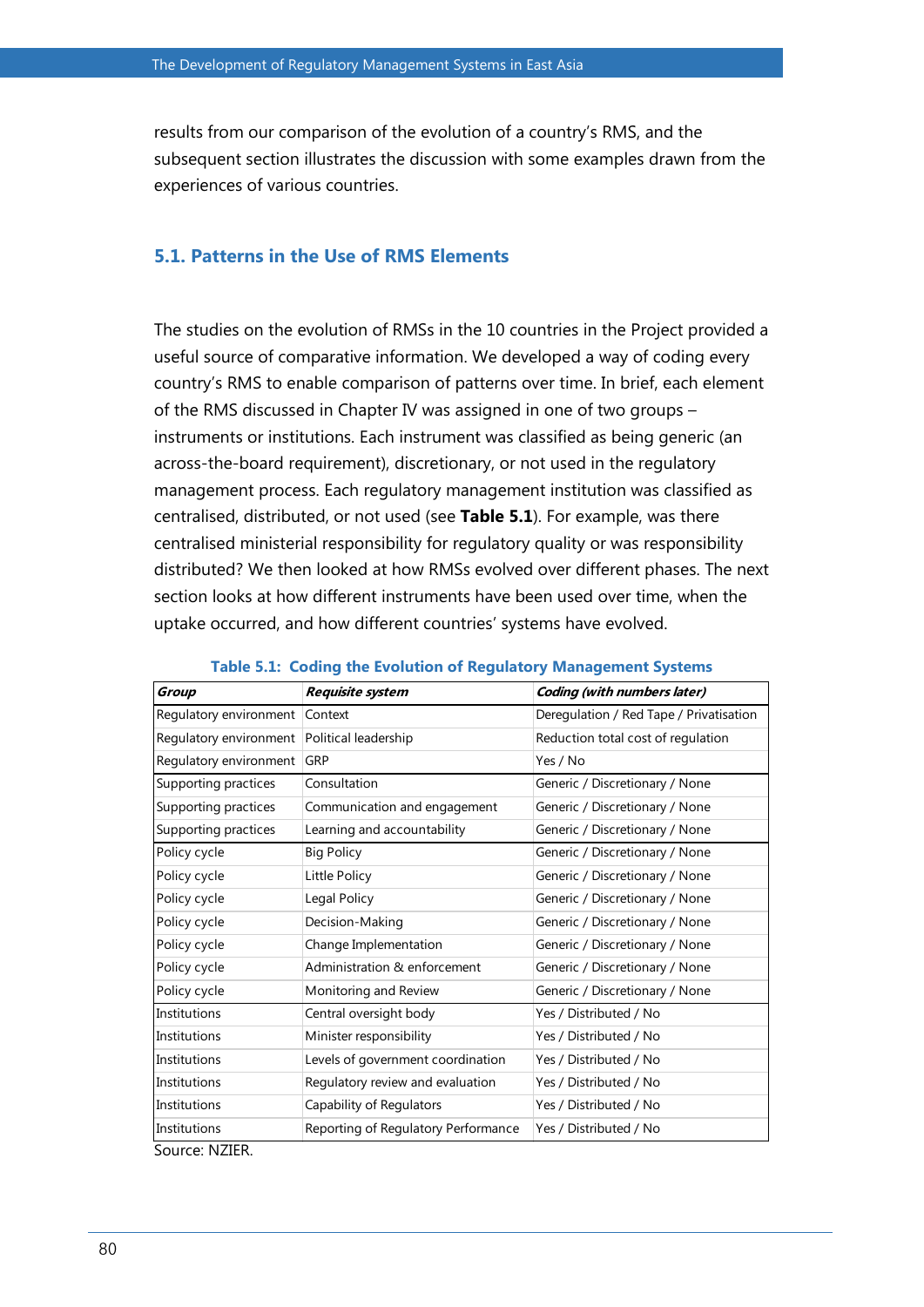Our analysis of countries' RMS evolution showed interesting patterns. As shown in the following graphs, we observed four waves of RMS evolution since 1980, over a wide range of countries, spanning the use of both instruments and institutions. We also observed that the increase in the use of RMS occurred in the aftermath of economic instability, particularly around two crises – the 1997–1998 Asian Financial Crisis and the 2007–2008 Global Financial Crisis.<sup>16</sup> Finally, instruments were largely first used in Wave 1 or prior to Wave 1 depending on the country, and institutions were mostly first used in Wave 3.

**Figures 5.1** and **5.2** show the growth in the use of RMS elements over time and the increasing use of centralised institutions and general (rather than discretionary) use of RMS elements.



#### **Figure 5.1: Total Use of Instruments (all countries)**

Source: NZIER.

The analysis of RMS evolution by country reveals that there were 'early' and 'late starters' in the use of RMS elements. In addition, countries were active in different periods and had different adoption patterns, some learnt progressively across the four waves, whereas others experienced a sort of a 'big bang' and made more sudden changes. The main observation is that RMS instrument uptake took place sooner than that of RMS institutions (see **Figure 5.3**). OECD countries and

 $\overline{a}$  $<sup>16</sup>$  Correlation does not equate to causation. A number (but not all) of the country case studies brought</sup> out the role of economic crisis in triggering regulatory responses.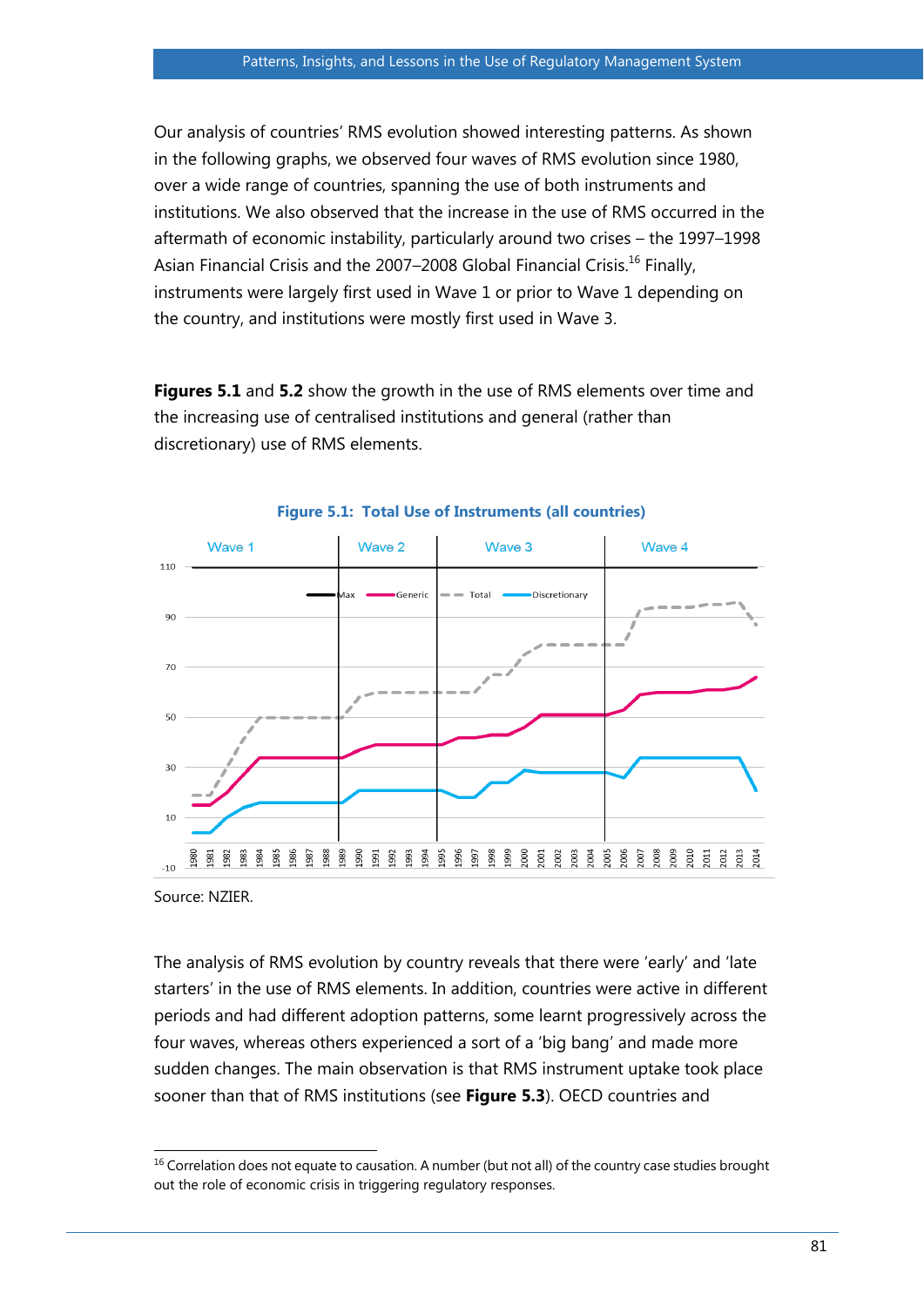Malaysia were the main users of RMS instruments prior to 1995. The use of RMS institutions really took off in the period from 1990 to 1995.









The following reveals the key findings from our analysis of country patterns in the use of RMS:

Source**:** NZIER.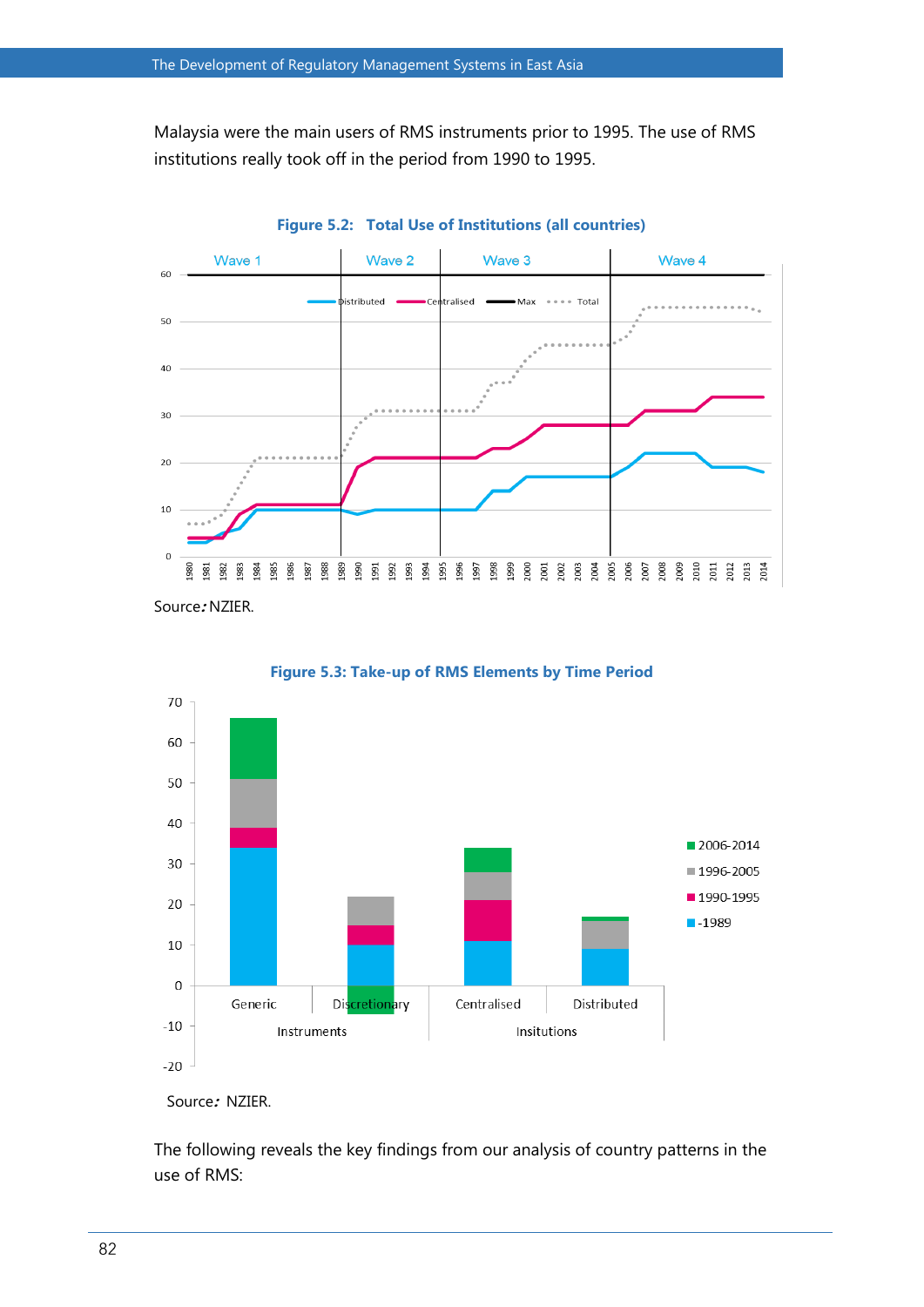- There were four waves of change in the uptake of RMS elements.
- An economic crisis often seemed to provide a trigger for change.
- There were early and late starters among the countries in our sample.
- Some countries made big comprehensive changes and others had a more incremental approach to reform.
- RMS instruments were more commonly used before RMS institutions were put in place.

#### **5.2 Lessons and Insights from the Country Studies**

In examining the RMS development of the 10 East Asian countries in the Project, the following lessons and insights stand out:

## **1. The primacy of strong and continuing political commitment from the top leadership**

The experiences of the 10 East Asian countries in the Project indicate that strong and continued political commitment is critical in the drive towards a wellperforming RMS. As the Australia and New Zealand cases show, that drive can take a few decades to achieve and sustain over several waves of reform and a number of government administrations. Even the accelerated pace in Korea involved a succession of presidential administrations.

The strong commitment of the top leadership is important in overcoming opposition from vested interests and 'conflicted politicians' (Llanto, 2015) and reluctance from government officials as well as in building confidence among stakeholders (OECD, 2011). Examples of the commitment of the top political leadership include (i) Viet Nam's Prime Minister taking official charge of Project 30 and announcing the project's key achievements personally (OECD, 2011, pp.11–12); (ii) Korea's President Kim Dae-jung making regulatory reform a major goal of his administration in the aftermath of the 1997 financial crisis in East Asia such that there was a major regulatory guillotine, as well as Korea's President Park Geun–hye urging the need for 'great efforts to change the culture in the civil service that is conducive to regulatory reform' (Kim and Choi, 2016, p.7); and (iii) Malaysia's Prime Minister's mandate to 'just do it' when his senior officials in charge of Malaysia's regulatory reform efforts faced reluctance and difficulties with the bureaucracy during the first years of implementation (personal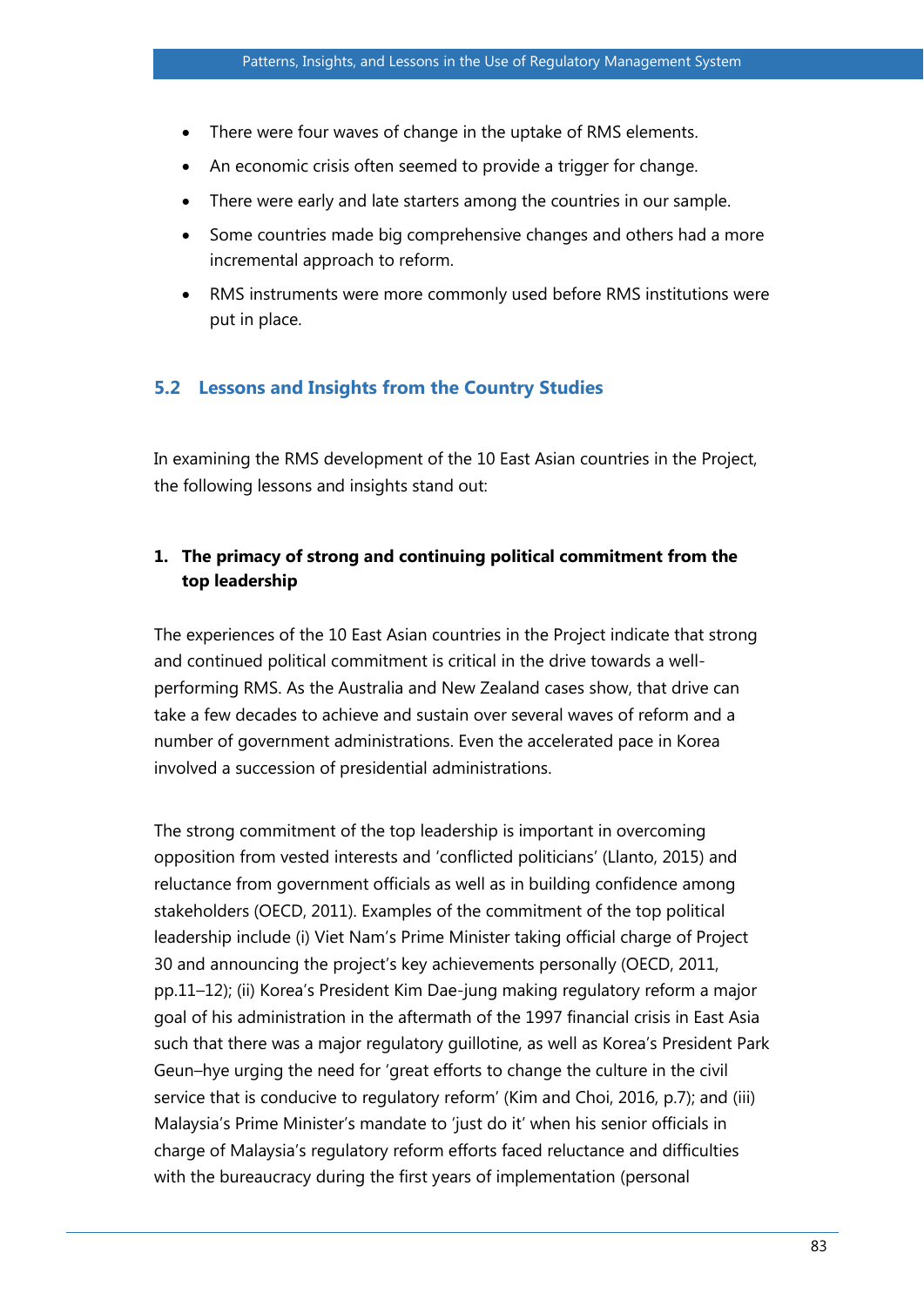communication with a senior Ministry of International Trade and Industry official). Similarly, Singapore's much vaunted, efficient, and effective regulatory system 'is a result of sustained long-term policy measures undertaken by the highest political leadership since Independence' (Lim, 2015, p.15).

Note that the need for continuing political support is for the regulatory reforms to lead to the improvement of the economy-wide – rather than just sectoral – regulatory regime. Virtually all the 10 countries in the Project have undertaken sectoral and/or macroeconomic stabilisation and structural reforms, strongly supported by the political leadership, in large part as a response to economic crises or stagnation. However, not all 10 countries have moved from sectoral and macroeconomic structural reforms to an emphasis on the strengthening of the overall regulatory regime and the design and implementation of regulations.

The waves of regulatory reform in countries like Australia and New Zealand indicate that the road to a quality RMS is not straightforward. At the same time, however, the 'regulatory policy latecomers' like Malaysia and Viet Nam (compared to the 'regulatory policy front runners' such as Australia and New Zealand) show that major programmes on reducing compliance cost and streamlining administrative procedures, reducing the quantity and improving the quality of regulations, and embracing good regulatory practice (GRP) can be important pillars of a country's overall growth, competitiveness, investment attraction, and structural adjustment strategy.

Malaysia's National Policy on the Development and Implementation of Regulations (NPDIR) (MPC, 2013) – with the principles, implementing institutions, and implementing mechanisms – provide an example of an institutionalised strong commitment at the top leadership to 'improve the rule-making process… [and] ... [effective] regulations [that] keep pace with changing times and circumstances… [and that] enhance efficiency and accountability and at the same time promote greater participation, inclusiveness and ownership of the problem solving process' (Tan Sri Dr Ali Hamsa, Chief Secretary to the Government of Malaysia, in MPC, 2013).

Thailand's Royal Decree on Review of Law and Licensing Facilitation Act, both enacted and came into force in 2015, provide a strong legal basis for substantial reform towards greater transparency of laws and regulations, greater focus on lessening the burden of regulations on the public, greater coherence of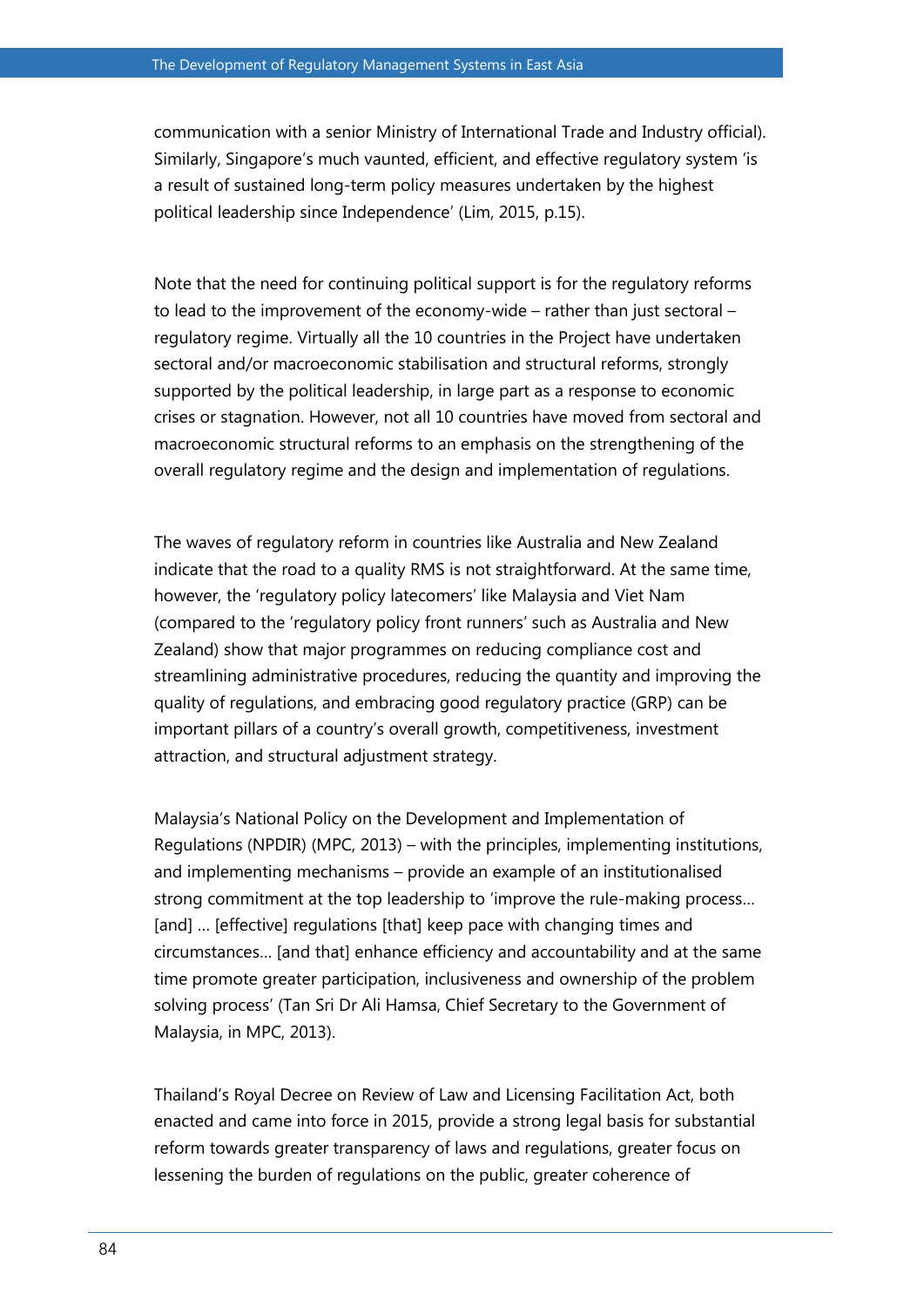regulations, and better enforcement of regulations. The following provided a strong foundation for the establishment of a well-performing RMS in Thailand: (i) requirements of review of laws and the attendant subsidiary rules and regulations every 5 years at least; (ii) accessibility of the laws, rules, regulations, and procedures by the public preferably by information technology system; (iii) inspection by the Public Sector Development Commission whether the work flows and periods of time for the granting of licences stipulated in the manuals follow the rules and procedures of good governance; (iv) establishment of a Service Link Centre in each government agency to receive applications for licences and provide needed information (and, where necessary, a One-Stop Service Centre to receive applications for all licences electronically); and (v) greater accountability of front-line government officials for unreasonable delay in their service provision. The challenge now is to ensure that those two landmark laws are indeed implemented well within the next 2 years as stipulated in the two laws.

For Korea, President Park Geung-hye administration's '...great effort to change the culture of civil service that is conducive to regulatory reform…[under] the administration's governance philosophy of openness, sharing, communication, and cooperation' (Kim and Choi, 2016, pp.7–8) brings out the fact that embedding GRP principles in regulatory practices and administration may call for change in the culture of the bureaucracy, which can be expected to take some time.

It is worth noting that in the case of Singapore, embedding GRP principles was not the result of structural reform programmes; rather these sprang from broader public governance reforms (e.g. administrative, institutional, attitudinal) since its independence with the mindset that '…any regulation… [is] a mechanism to facilitate the creation of wealth and income… [and the country's] regulatory policies … [need to be ] improve[d] and fine-tune[d]…to better serve stakeholders' (Lim, 2015, p.15). Such mindset is supported strongly by the highest political leadership, the legal institution, and judicial independence in Singapore (Ibid.).

#### **2. Deep and continuing engagement of stakeholders**

Malaysia's NPDIR is very clear on the consultation process and engagement with stakeholders: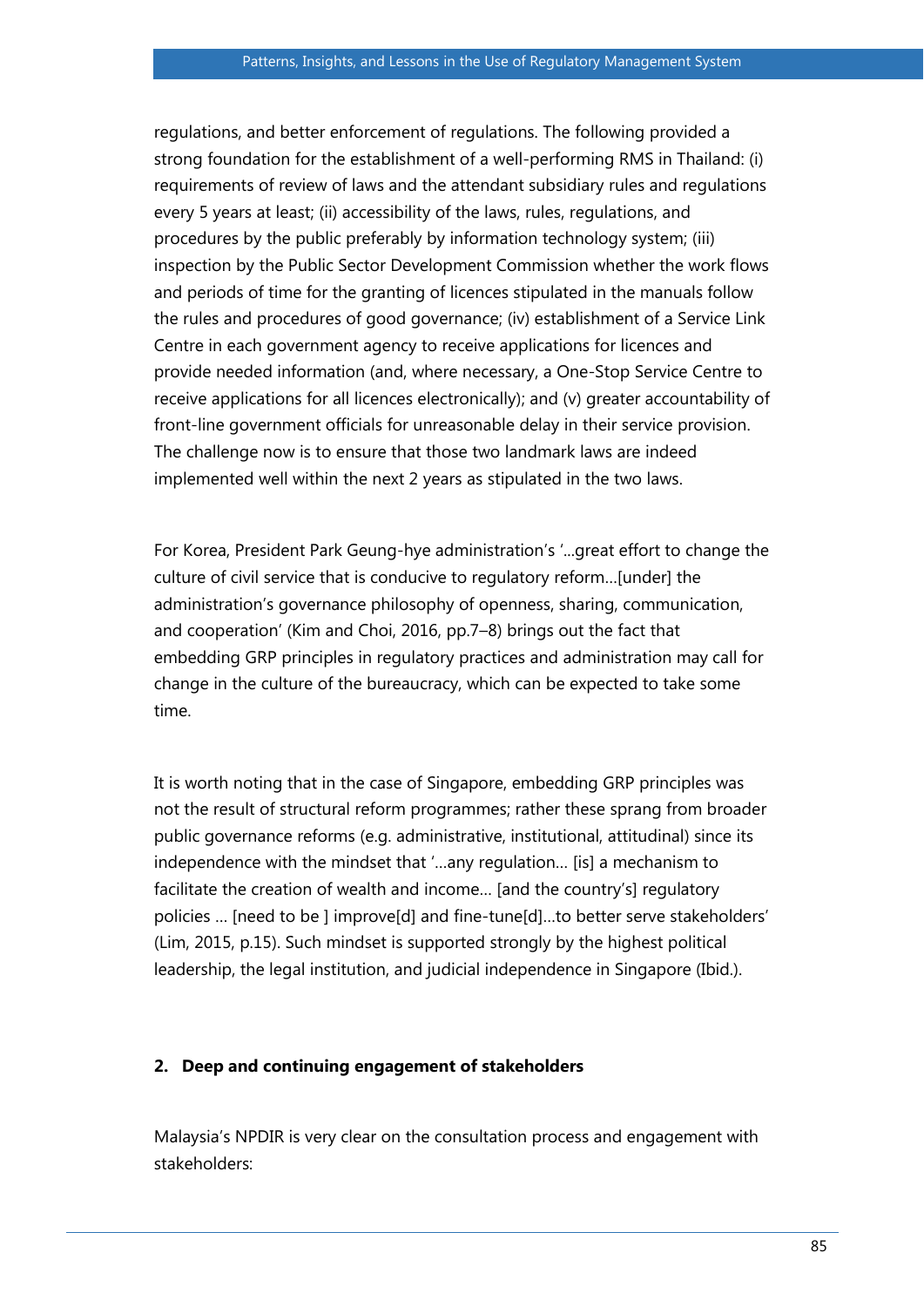Regulators proposing new regulations or changes must carry out timely and thorough consultations with affected parties. The consultation effort should be proportionate to the impact of the proposed regulation. Notice of proposed regulations and amendments must be given so that there is time to make changes and to take comments from affected parties into account. Regulators must clearly set out the processes they use to allow affected parties to express their opinions and provide input. In particular, regulators must be able to identify and contact stakeholders, including, where appropriate, representatives from public interest, employees and consumer groups. Consultations should begin as early as possible in order to get stakeholders' inputs on the identification of the problem, as well as on proposed solutions.

Other regulators having an interest in the matter must be consulted. Regulators must determine what, if any, related regulations already exist and which other departments and agencies are involved. New regulations must be coordinated with existing ones to avoid duplication and to take advantage of possible efficiencies.

In fact, there is deep and continuing engagement with the business sector in Malaysia best exemplified by the PEMUDAH Task Force and its working groups. In addition, in the methodology used by the Malaysia Productivity Corporation (MPC) in its Reducing Unnecessary Regulatory Burden (RURB) studies and initiatives, the stakeholders, mainly business sector, are heavily consulted and engaged in the preparation of, and public consultation regarding, its issues and options papers.

Deep and continuing engagement with stakeholders, especially the business sector, is also a characteristic of many relatively successful cases of regulatory reform and management. In Viet Nam's Project 30, the engagement was both at the highest policy level and at the individual level. The Advisory Council of Administrative Procedures Reform (ACAPR) provided strategic advice to the Prime Minister's Special Task Force that oversaw the implementation of Project 30. ACAPR's 15 working groups collected factual evidence on burdensome individual procedures for business and citizens, identified missing administrative procedures during the inventory stage, provided information on inappropriate procedures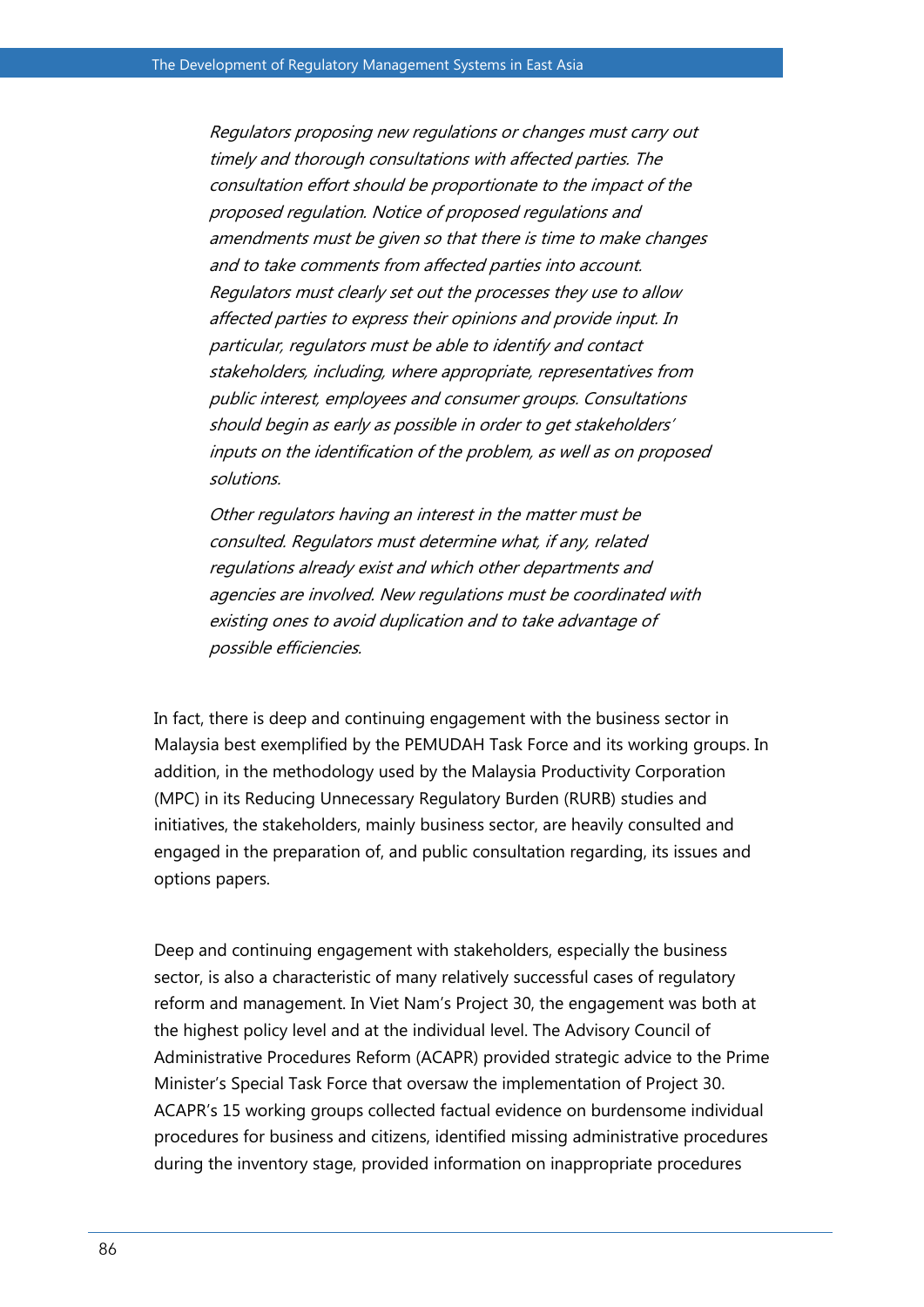that need to be modified, and identified priority areas for review and proposed solutions to simplify administrative procedures. ACAPR consisted of 15 members from Vietnamese businesses; the European, American, and Korean chambers of commerce; and the academic sector. Together with the 15 thematic groups, over 300 Vietnamese and foreign businesses and academics were represented (see OECD, 2011, pp.48–50). In addition, anybody can send their comments, complaints, and recommendations on any administrative procedure stipulated in the current laws, decrees, and sub laws to the Ministry of Justice. From 2011 to early 2013, the Vietnamese government received 1,750 recommendations from the public and business sector regarding unreasonable administrative procedures (Vo and Nguyen, 2015, p.16).

Korea's case is similar to that of Viet Nam, with deep engagement at both the topmost policy level and at the individual level. However, the scope is on all regulations (except on taxation, national defence, and punitive measures) and not only administrative procedures. It is also more extensive as the formal linkages go down to the local governments. At the topmost policy level, the Regulatory Reform Committee (RRC) – consisting of civilian members, government members, and two co-chairs – drives the process (the Prime Minister and a civilian co-chair). The RRC manages the country's RMS and reform policies through the Prime Minister and with the aggressive participation of the private sector and use of the RIA. The central administrative agencies and local governments have their own regulation review committee, consisting of civilian representatives and government officials similar to the RRC. In addition, the government's website for regulatory reform allows citizens to voice their opinions on everything related to regulations and regulatory reform; recommendations for improving the RMS need to be replied to within 14 days (see Kim and Choi, 2016).

Singapore's Pro-Enterprise Panel is comprised mainly of the private business sector, although it is chaired by the head of the civil service. The panel is tasked to proactively solicit feedback from the public and get suggestions on rules and regulations, and engages government agencies to review those rules and regulations to reduce their burden on business (Lim, 2015, p.6). The Philippine National Competitiveness Council (NCC) and its working groups have private sector members who are the drivers of the business-related regulatory reform, albeit advisory, recommendatory, and facilitative in nature. Interestingly, both Australia and New Zealand do not have formal regulatory institutions where the private sector sits, except for an ad hoc task force such as Australia's Task Force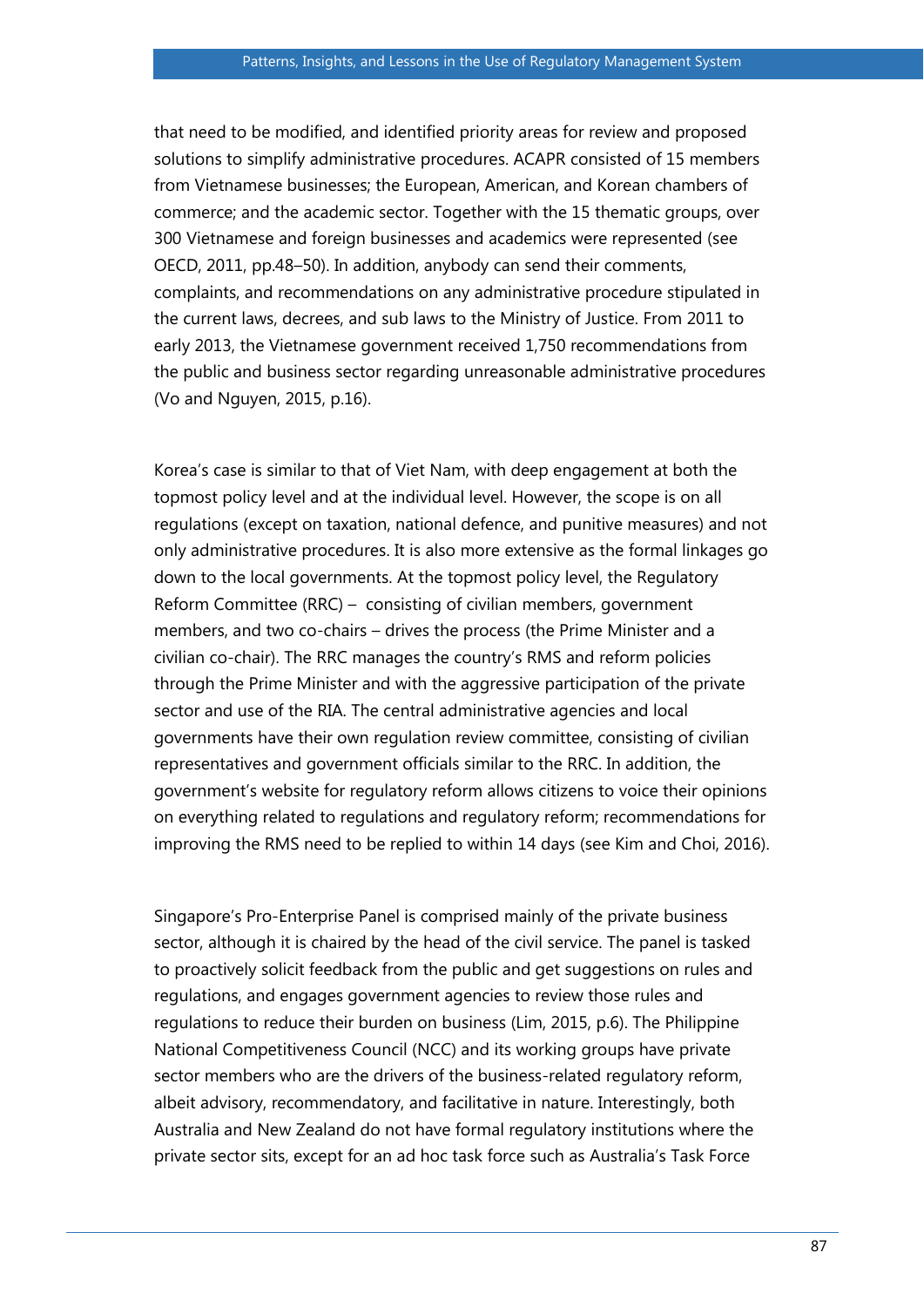on Reducing the Regulatory Burden on Business. Nonetheless, the private business sector, especially the lead business associations, is consulted on regulatory proposals and are part of the RIA. New Zealand's consultation requirements are largely informal and undertaken on a case-by-case basis; nonetheless, the culture is that there are strong expectations for early and often consultation with the concerned stakeholders.

It may be noted that the private sector (primarily the business sector) sitting in an institution that has a bearing on regulatory issues does not necessarily lead to significant influence on the regulatory regime. In the Philippines, the predecessor of the NCC, the Public–Private Task Force on Philippine Competitiveness, was less successful because there was less political support at the top compared to the NCC. Similarly, the effectiveness of Japan's Council for Regulatory Reform, an ad hoc institution composed of business leaders and private sector experts, and its similar successors depends largely on the leadership of the Prime Minister (Yashiro, 2015, pp. 12–13). In the end, it is either through a strong political commitment to better regulations and regulatory regime by the top leadership or a culture of consultation by a bureaucracy where GRP is embedded, or both, that deep and continuing engagement by the stakeholders bear significant fruits. What is clear is that for a country to gain the benefits of regulatory reform, both political commitment and a culture of consultation and stakeholder engagement are necessary.

#### **3. Reducing Unnecessary Regulatory Burden (RURB)**

Virtually all regulations impose burden; the challenge is in minimising unnecessary regulatory burden. Regulations impact on costs of business through (i) administrative and operational requirements, (ii) requirements on the way goods are produced or services supplied, (iii) requirements on the characteristics of what is produced or supplied, and (iv) lost production and marketing opportunities due to prohibitions (MPC, 2014, p.12). Where regulations are poorly designed or written and/or implemented, they would impose unnecessary regulatory burdens. Such unnecessary burdens include excessive coverage by a regulation; prescriptive regulation that unduly limits flexibility of business to tap better technology, meet customer demand, or meet the objectives of the regulation in different ways; overly complex regulation; unwieldy licence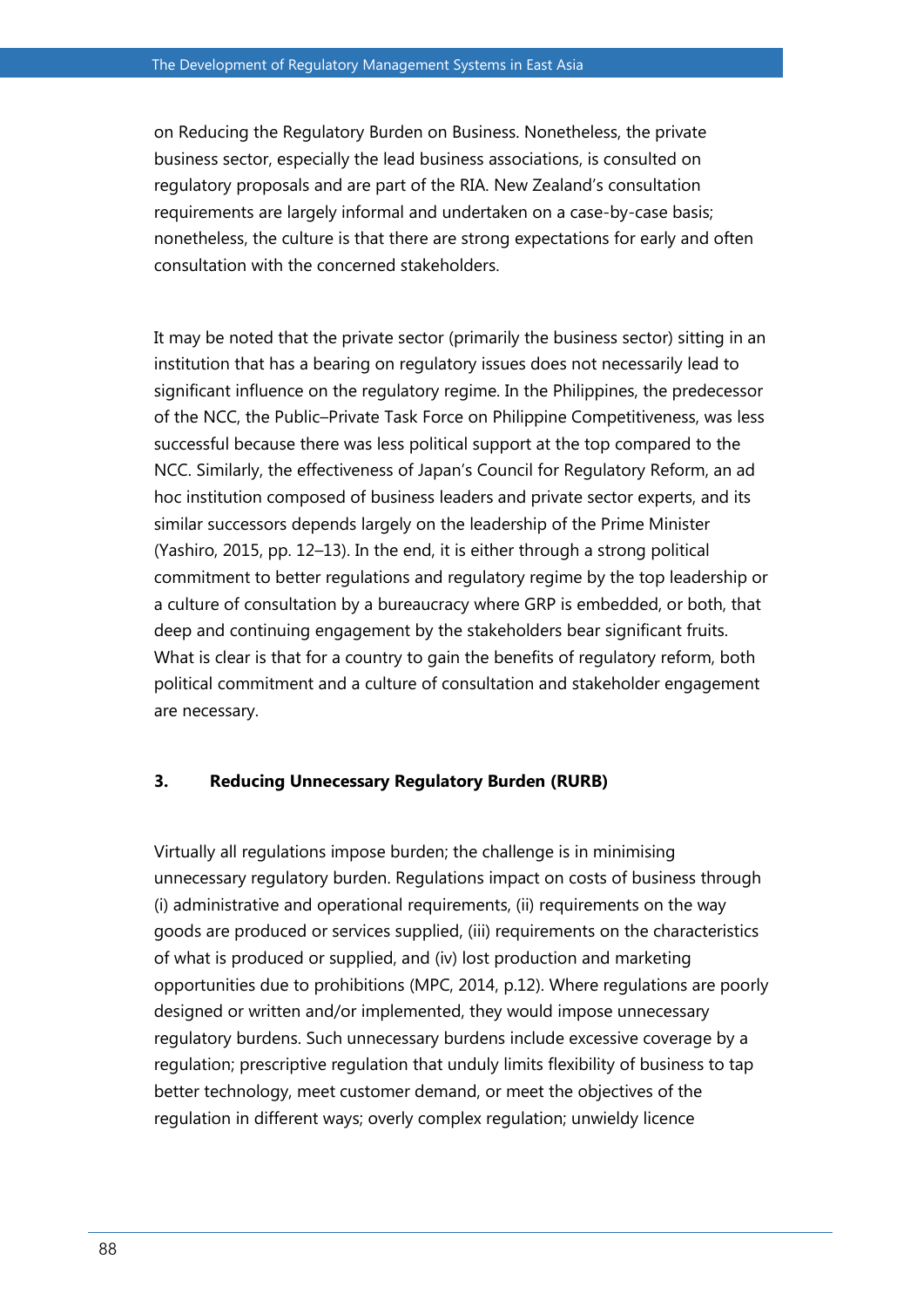application and approval processes; and requests to provide more information than needed or more than once (Ibid.,  $p.14$ ).<sup>17</sup>

There are other more economy-wide burdens of poorly designed and implemented regulations. These economy-wide costs are the result of economic distortions such as lower investment and innovation as well as dead weight losses from resource misallocation; there may also be benefits foregone arising from ineffective regulations (Biau, 2015). These costs can add substantially to the compliance and administrative costs to business arising from poorly designed or implemented regulations.

Initiatives on RURB in ASEAN, primarily by Malaysia, have focused on addressing compliance and administrative costs to business as well as administrative costs to regulators. The approach used by the MPC in undertaking its RURB initiatives is worth bringing out as a possible template for other ASEAN Member States (AMSs) and as an example of effective public–private engagement in addressing regulatory burdens. MPC acts as the honest and creative broker between the private business sector and the regulators through intensive consultations with stakeholders and in-depth analyses of options. The regulated businesses identify the regulatory burdens and suggest ways of reducing unnecessary regulatory burdens. The regulators highlight the regulatory objectives and the role of regulations in protecting public health, welfare, safety, environment, among others. The role of MPC is to '…(a) identify the least burdensome tools for achieving regulatory ends without slowing economic growth, innovation, competitiveness, and job creation; (b) present recommendations [to PEMUDAH]; (c) provide a forum and a process for identifying RURBs and finding answers…' (Seman, 2015, slide 4).

Methodologically, MPC's approach involves both RURB study and RURB 'solutioning.' The RURB study examines comprehensively a sector in terms of value chain, maps regulations using the value chain, identifies and validates unnecessary regulatory burdens on business, and makes recommendations to remove or reduce the burdens. RURB solutioning uses a case study approach and pilot implementation involving one firm and that is replicated later on to other stakeholders (see Seman, 2015).

 $\overline{a}$  $17$  See MPC (2014), A Guide to Reducing Unnecessary Regulatory Burdens: Core Concepts for more detailed discussion.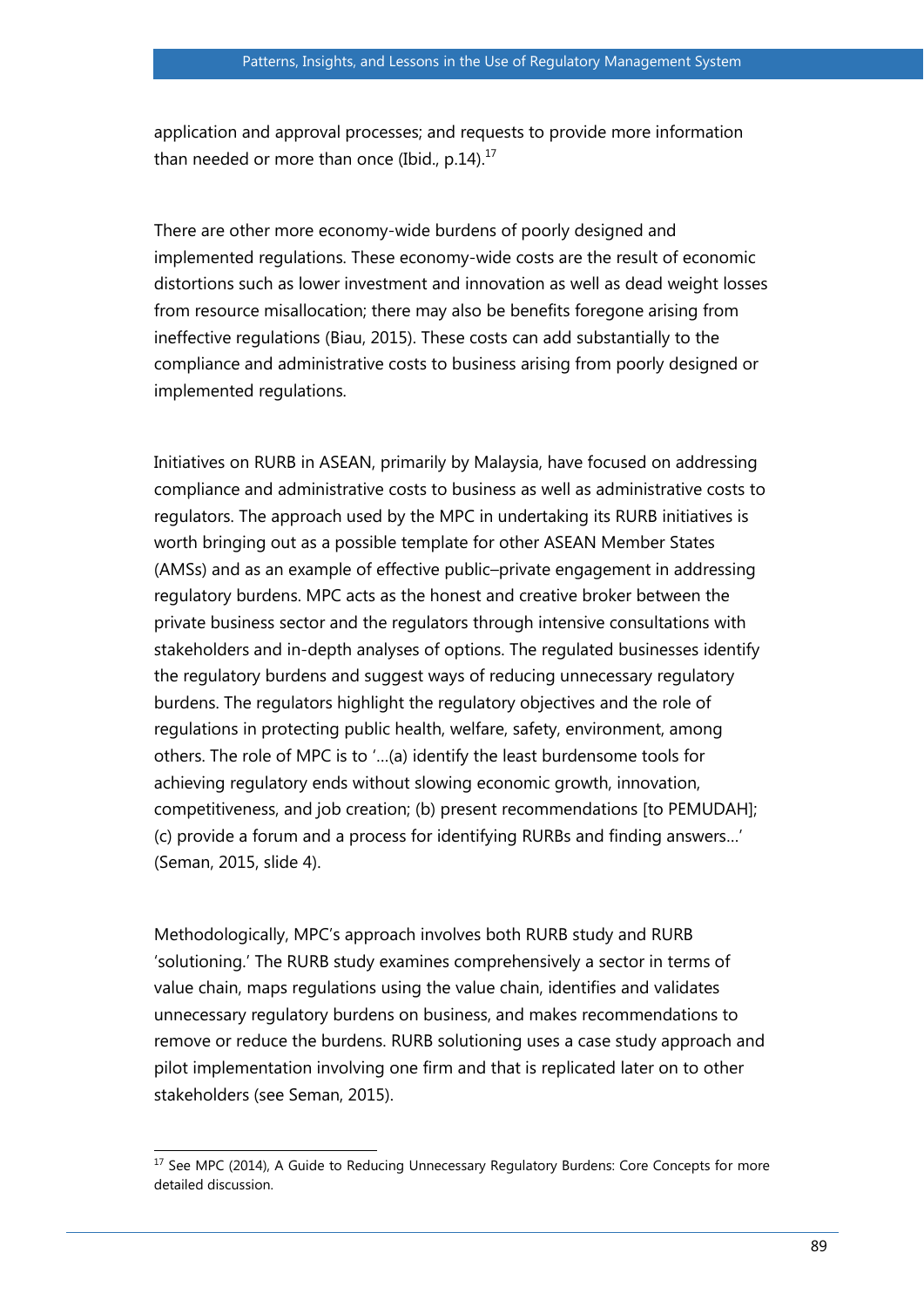Note that in both the RURB study and RURB solutioning, intensive engagement with the concerned business sector and the regulators is necessary. Thus, MPC's RURB methodology provides one structured and effective approach to deeper engagement with stakeholders discussed in the previous subsection. It is also a robust approach to generating consensus on ways of reducing unnecessary regulatory burdens on business.

Full-blown economy-wide analysis of impacts of regulations may require economy–wide models. However, this calls for great technical skills which are particularly scarce in many developing AMSs. Nonetheless, it is also worth noting that the RURB methodology above provides some approximation of cross– sectoral or economy-wide effects because of the value chain perspective used in RURB studies. For many regulatory issues, that may suffice. $18$ 

#### **4. Jump-starting the GRP agenda**

Countries differ in their regulatory systems and face different pressures for regulatory reform. Thus, the experience of the OECD has been that the pathways to GRP varied among OECD countries. Many have focused first on cutting red tape and managing their stocks including regulatory guillotine (e.g. Korea), and a few others (e.g. New Zealand), in managing the flow of new regulations. In the experience of the 10 countries in the Project, in tandem with sectoral and macrostructural reforms, the road to GRP started with an inventory of regulations and then the administrative streamlining of cutting red tape or modernising of business regulations. Thus, for example:

 In Korea, the RRC under the Kim Dae-jung administration had all 11,125 regulations registered. Of these 5,430 (48.8 percent) were abolished and 2,411 (21.1 percent) were improved in 1998. Of the remaining 6,811, 704 were abolished and 570 were improved. (The Committee had a target of a 50 percent reduction in regulations.) In 2000, it reviewed 2,533 lower level administrative orders (e.g. public announcements, guidelines, and by-laws) and 1,675 quasi-administrative regulations of associations and public corporations. Of the total, 2,045

 $\overline{a}$  $18$  ERIA is currently undertaking a project together with MPC on reducing unnecessary regulatory burden on a selected priority integration sector in nine AMSs, involving country teams from the nine AMSs, and a short training of the country teams on the RURB methodology at MPC.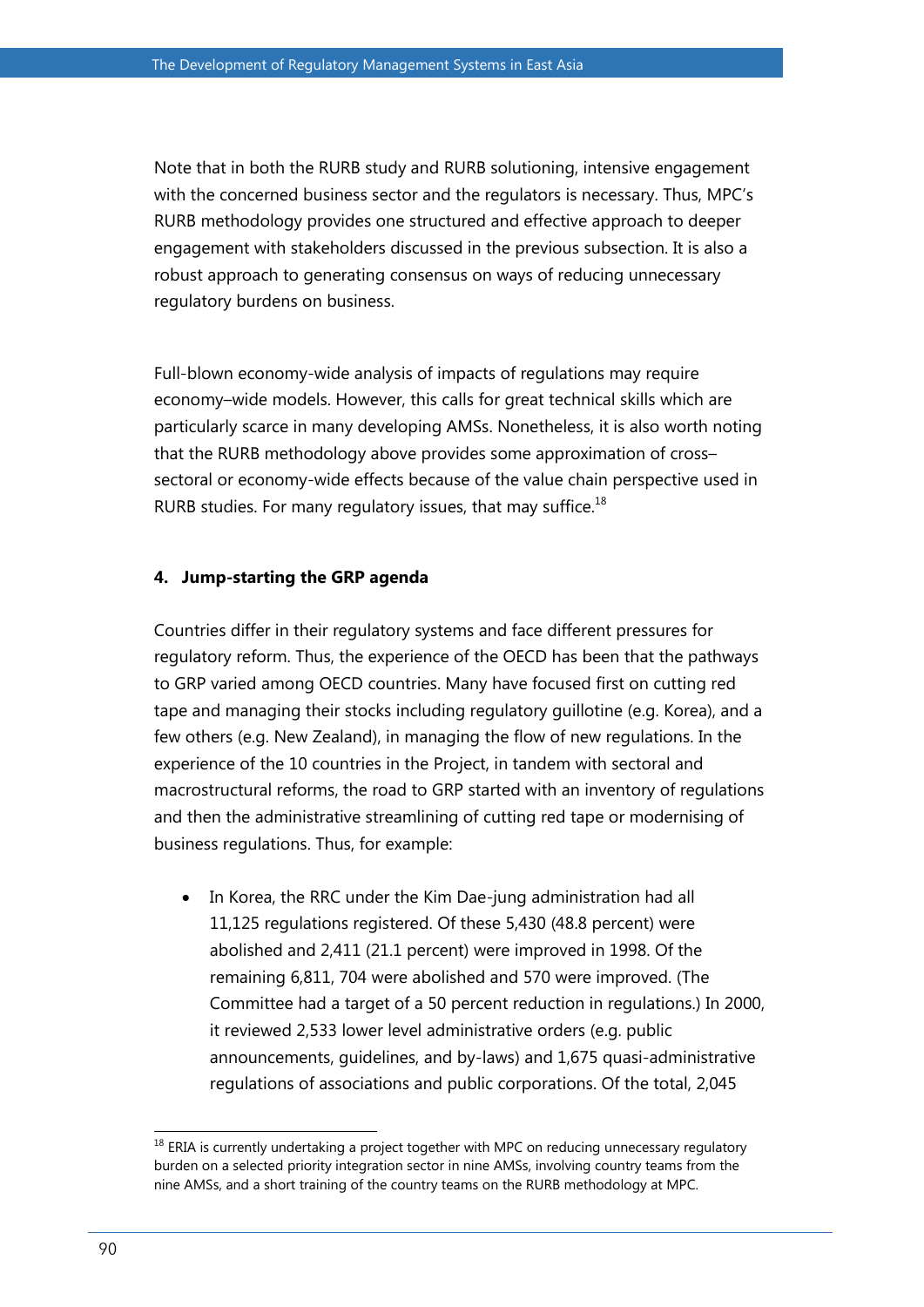(57.2 percent) were modified (see Kim and Choi, 2016, pp.5–6). Korea's case is a good example of the use of the **regulatory guillotine** preceded by an inventory of regulations to address **regulatory inflation**.

 In Viet Nam, Project 30 undertook the first comprehensive inventory and review of all regulations with administrative procedures (APs) during 2007–2010, followed by a review and systematisation of legal normative documents. The APs were reviewed in terms of necessity, legality, and user friendliness. As a result, Viet Nam created a national standardised database of 5,700 APs (stipulated in 9,000 regulating documents) as of October 2009. The review in 2013 of legal documents issued by the central government showed that 7,981 were still in effect, 5,996 have already expired in effectivity, and 1,313 needed to be amended or supplemented (see Vo and Nguyen, 2016, pp.20–21). The inventory and review allowed the start of regulatory simplification and guillotine process. In 2010, the government resolved to simplify 258 APs in the priority areas of taxes, customs, construction, and real estate. To simplify these required amending 14 laws, 3 ordinances, 44 decrees, 8 Prime Minister's decisions, 67 circulars, and 33 ministerial decisions. Ministers and agencies were held responsible to amend documents for those APs that do not require changing laws and ordinances. By December 2014, 4,383 out of the 4,723 existing APs had been simplified, or a simplification rate of 92.8 percent (Ibid., p.9).

Also, the government issued a decree setting up the Agency for AP Control at the central level (Ministry of Justice) and offices for AP control in ministries and provincial offices. Among the important 'mandates' of the decree are the prohibition of commune and district local governments from issuing APs and the imposition of an impact analysis of the APs in proposed laws, decrees, or circulars.

 In Malaysia, the focus is on business-related regulations. 'There are over 3,000 regulations weighing heavily on business, administered by 896 agencies at the federal and state levels' (NEAC in Seman, 2013). Addressing this, Malaysia's PEMUDAH Task Force and its focus groups have been continuously working at modernising business regulations, under thematic areas similar to the World Bank's Ease of Doing Business (EODB) process to allow for global referencing. Thus, for example, under 'starting a business', the number of procedures and days (using EODB methodology) declined from 10 procedures and 37 days in 2007 to 3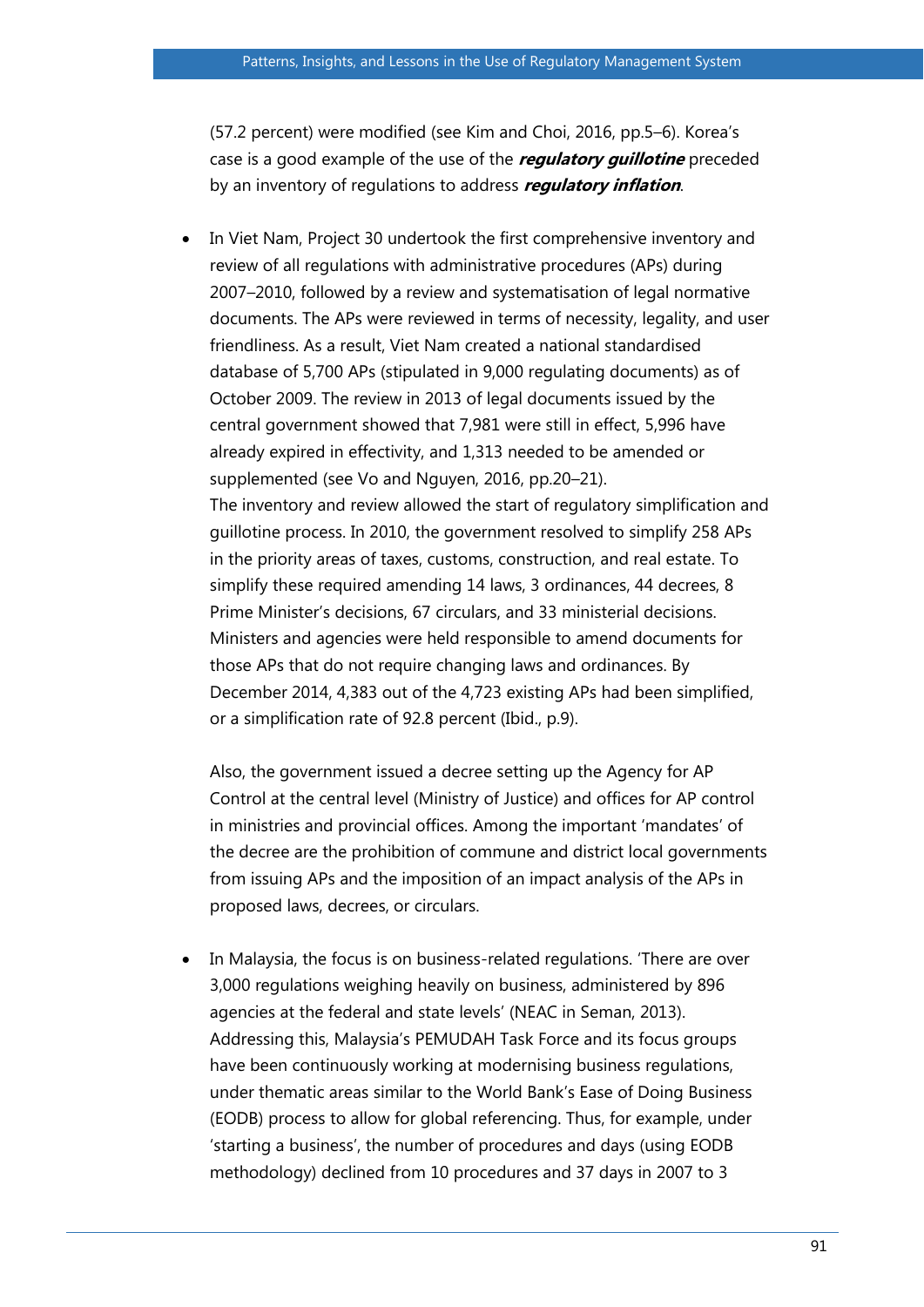procedures and 6 days in 2013 (Abdul Aziz, 2013). Similarly, the focus group on trading across borders have continuously worked on improving the customs procedures – such as advance manifest submission, workflow to move physical examination from beginning to end, etc. – and thereby reduced further the number of documents required and the number of days to import and export. In the process it also moved up Malaysia's global ranking from 18 in 2012 to 6 in 2014 (Saat, 2013). There are many more examples or areas of process improvement and improved ranking globally, such as dealing with construction permits. In business process reengineering, there was a systematic review of all business licences, legislations, and regulations, with the end view of eliminating archaic licences and of automating licences throughout the country into BLESS (Business Licensing Electronic Support System). As of the third quarter of 2015, 317 licences had been automated into BLESS (Hussain, 2015). Similarly, the government has been aggressively expanding online payments of government services (through  $m\nu\beta\partial\gamma$ ), from 42 agencies and 70 agencies in 2008 to 402 agencies and 712 services in 2014 (Ibid.).

 Thailand, the Philippines, and Indonesia are also giving particular importance to addressing regulatory and administrative bottlenecks to improving the EODB and the investment climate in the three countries. Indeed, a major work of the NCC is on initiating, implementing, and monitoring EODB reforms. There are 10 EODB work teams, each team in charge of one EODB indicator – e.g. starting a business, dealing with construction permits, getting electricity, registering property, getting credit, etc. Each work team is composed of the relevant agencies for the indicator as well as private sector representatives. The composition is similar to Malaysia's PEMUDAH Task Force in that both private and government stakeholders are included in each working group. The country has seen marked improvement in its EODB ranking globally, but there is still much to be done given that the country is still very far from the global leaders (see Moreno, 2014).

In the case of Indonesia, the slew of reforms undertaken in the country over the past several months since the third quarter of 2015 are also meant to ease doing business and to improve investment facilitation in the country. Thailand's Licensing Facilitation Act aims to effectively change the culture of licensing in the country with the ultimate goal of improving EODB and the country's international competitiveness. The change in the culture of licensing is towards less discretion by officials and towards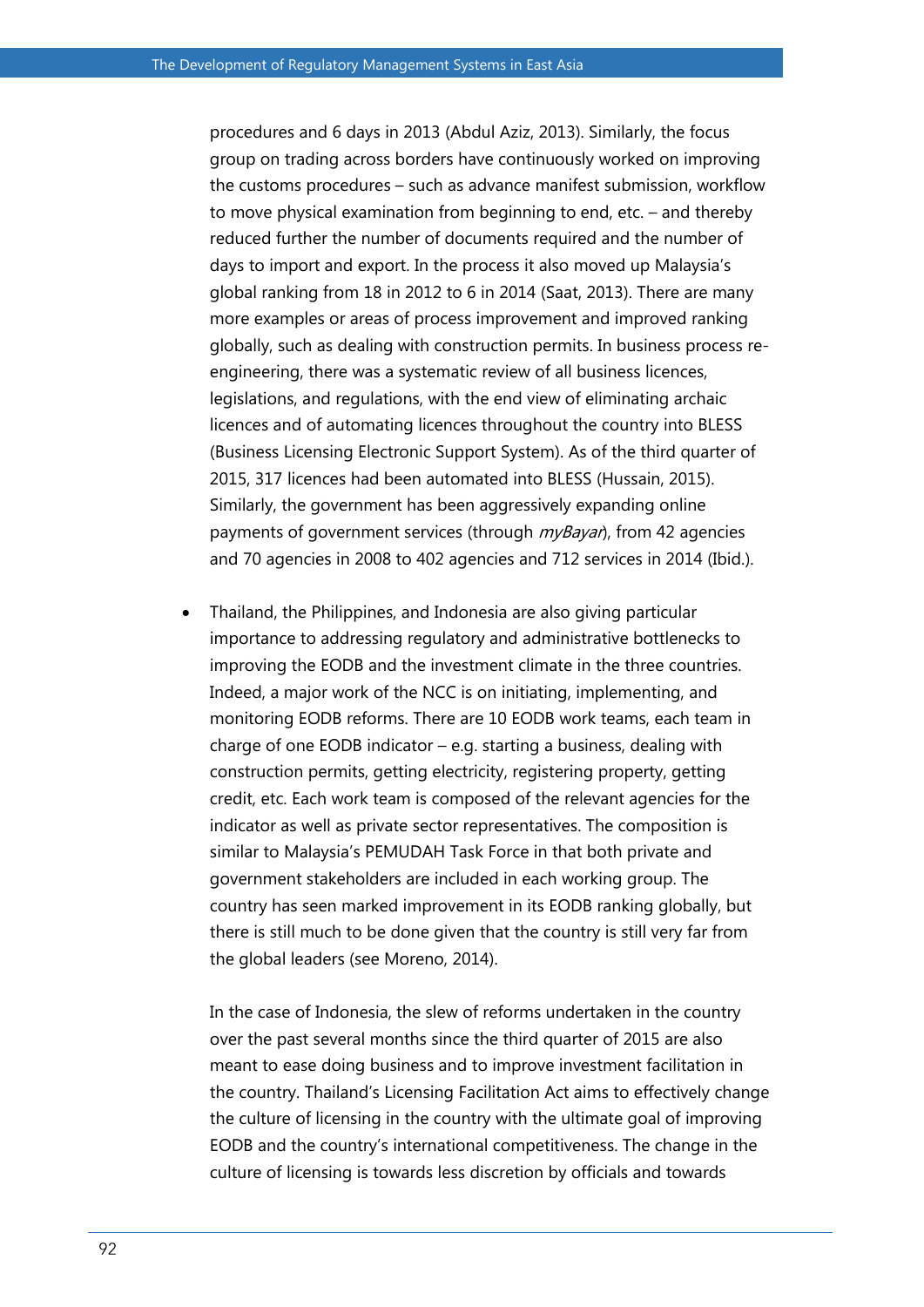more standardised and more transparent procedures for the granting of licences, greater coordination among government authorities granting licences, reduced unnecessary administrative burden and compliance costs to people and investors, and greater accountability of front line officials for failure to comply with the standard rules and manuals (see Nilprapunt, 2015c).

In Korea, the regulatory guillotine used to address regulatory inflation during the Kim Dae-jung administration was followed up by initiatives aimed at improving the quality of regulations, greater transparency of regulations through a web portal, a mandate for the regular review of regulations, and the deepening of regulatory reform. In Malaysia, the modernising of business regulations deepened into the NPDIR that institutionalised GRP principles, periodic review of regulations, and a rule-making process for quality new regulations. Malaysia, through the MPC, has been refining its RURB methodology as part of its review of regulations in priority areas. In Viet Nam, the simplification of administrative procedures led to simplification of regulatory documents and the issuance of Resolution 19 in 2014 on key measures, with targets, focused mainly on EODB areas to improve the business environment and strengthen national competitiveness. Resolution 19 deepened the regulatory reform by changing important laws to make them more business friendly. Thus, for example, the Enterprise Law effectively abolished five procedures and dramatically reduced the time needed for business registration from 64 days to 6 days. The Investment Law eliminated investment certificate requirements on all domestic investment projects (see Vo and Nguyen, 2016).

There is some logic in giving emphasis at the start of a regulatory reform process to the reviewing and simplifying or modernising of procedures and regulations. To a large extent, streamlining administrative procedures, cutting red tape, and modernising business regulations are the 'low-hanging fruits,' easiest to gain, at the start of reform because unnecessary red tape is one of the most visible signs of bureaucratic inefficiency. As unnecessary red tape adversely affects virtually everybody, it is relatively easy to gain the support of key stakeholders in its review, commencing a deeper engagement for later, more difficult reforms. As the picking of 'low-hanging fruits' results in early and clear benefits to stakeholders and the general public, it increases credibility of the government's regulatory reform efforts, further bolstered by increased private sector support for the drive to improve regulations and procedures and the rule-making process. Improving regulations and the RMS can face significant headwinds as pressures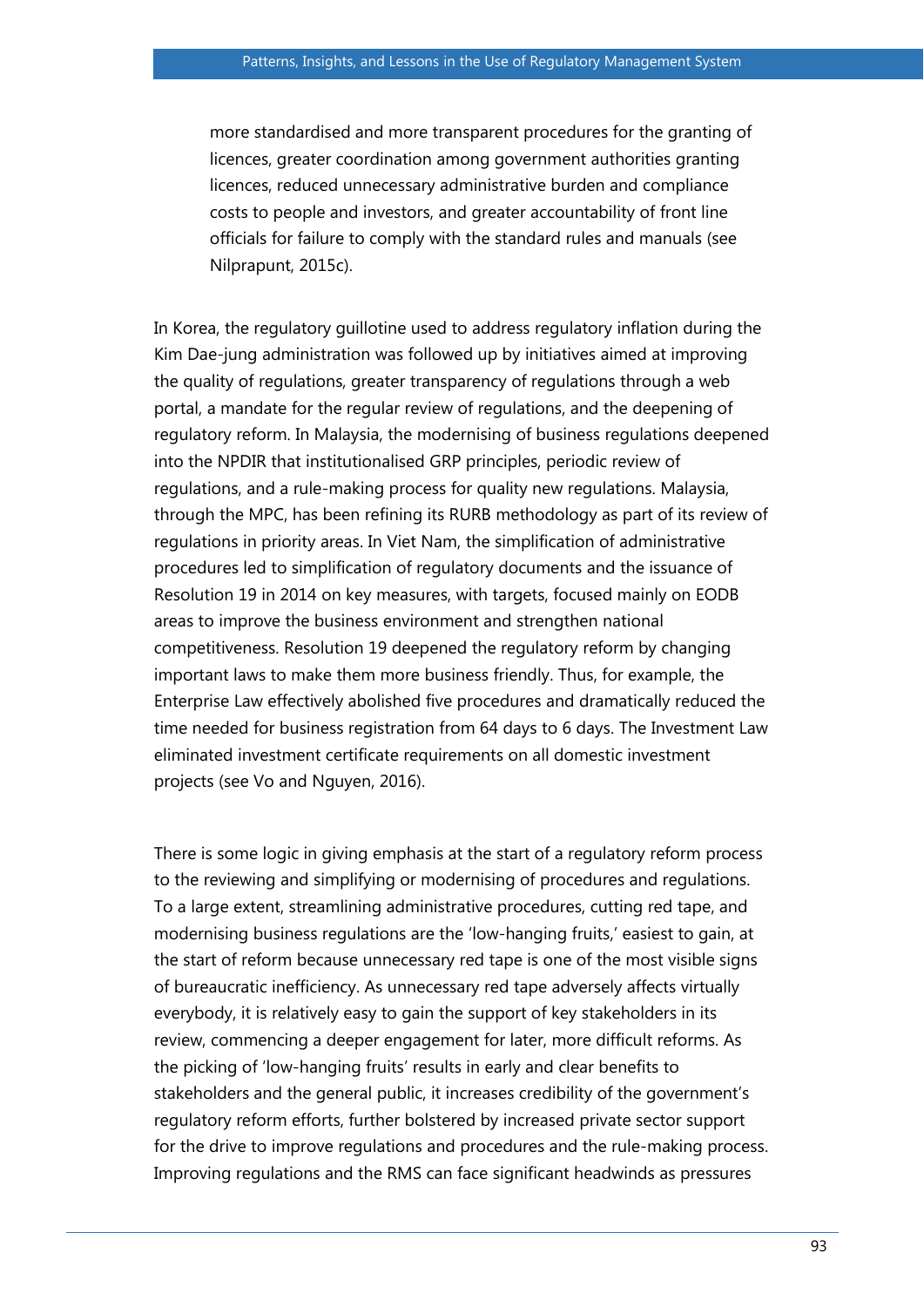from potentially affected interests in some key regulations; having broad public support arising from clear and visible benefits from the low-hanging fruits strengthens the '…legitimacy of the program and aids its prospects for survival' (Peter Carroll, personal communication).

It is worth noting that success in reducing red tape and modernising business regulations does not necessarily lead to deepening the regulatory reform effort and the embrace of GRP and a well-performing RMS. Ultimately, in the three examples above, the underlying animus for deeper regulatory reform, better regulations, and better ways of managing existing and new regulations is the country's drive to improve its competitiveness in trade and investment in the evolving and increasingly competitive global market place. At the same time it is supportive of the pursuit of other societal objectives such as on the environment and quality of life, and thereby in the process improve economic and social welfare to its citizens.

## **5. Regulations and the quality of RMS institutions (oversight, coordination, training)**

As noted above, there is merit in starting the GRP and quality RMS road with 'low-hanging fruits' like cutting red tape, simplifying administration, and modernising business regulations. This is because after the low-hanging fruits are picked, further regulatory reform may call for more difficult changes in the politically sensitive laws. As Carroll and Bounds (2016) emphasised, 'policymaking in a democracy, inevitably and continuously, will be subject to competing political pressures, from those desiring change for the benefits they hope it will bring, to those who resist change, for fear the benefits that they currently receive will diminish or be eliminated. The making of regulation is an intensely political process and occurs in multiple arenas in which the regulation selected is determined as much by the relative power of the participants as by the process and the quality of regulatory content…' (p.32). It is apparent that in such intensely political space, RMS institutions would need to be of good quality, open, and creative to be credible; bring clarity to policy options; and be able to facilitate consensus among contending interests on the way forward.

In politically sensitive areas, it is best that the lead oversight institution, which has the political or legal authority to make decisions and recommendations, is supported strongly by a technically competent, and preferably relatively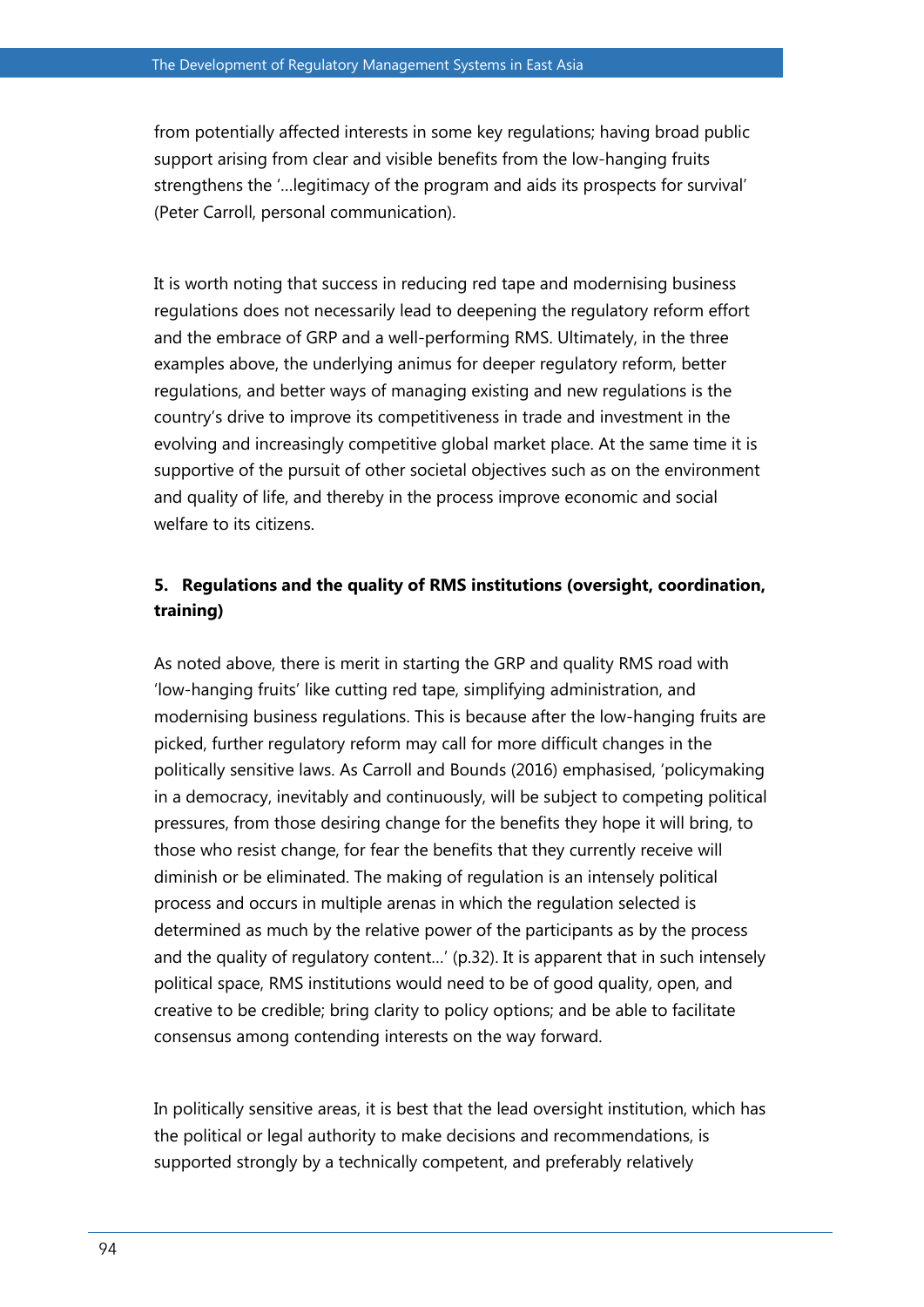independent institution, to provide the technical analysis of options and impacts of regulations and alternative options for revising old or instituting new regulations. Thus, for example, Viet Nam's Special Task Force for Project 30 had 50 permanent staff who included experts on law and economics seconded from the Office of the Government, ministries, and ministerial-level agencies. The Special Task Force and ACAPR also had private sector experts that were seconded to both under the USAID/Viet Nam Competitiveness Initiative programme. The programme also provided support to Project 30 through study missions, technical support, design and support of the national database, and training programmes. The International Finance Corporation (IFC) supported the measurement of administrative burden (see OECD, 2011, pp.39, 47).

The two best examples of a strong, independent oversight institution are the MPC and the Australian Productivity Commission. The Australian Productivity Commission is an internationally highly regarded institution for its analyses and expertise especially on sectoral, industry, and microeconomic aspects of reform. The Commission's competition policy and regulatory reviews have helped shape Australia's policy debates. Given the institution's primary focus on productivity, the MPC – also a government agency – has a strong linkage with the private business sector. As the secretariat to PEMUDAH, that linkage, focus, and credibility with the private business sector came in very handy to MPC. Its technical expertise, credibility to both the private sector and the government agencies, and its political backing under PEMUDAH and the Ministry of International Trade and Industry enabled MPC to facilitate consensus among the members of the working groups. MPC has become a go-to agency for the private business sector to raise and discuss problems that they face with Malaysian regulations and procedures. MPC also provided a lot of training to concerned government agencies and local governments on the methodology used in EODB measures. As a key implementing agency for NPDIR, MPC supports the National Development Planning Committee (NDPC) in the review of the RIAs and RISs and provides training and guidance on GRP and RIA (e.g. best practices handbook), among others, to concerned agencies. MPC tapped OECD, Australian Productivity Commission, the World Bank, and others to train their staff and provide expert advice.

The good performance and impact of both MPC and Australian Productivity Commission suggest the merit of establishing such a productivity commission–type body, with its body of technical expertise and knowledge, as a source of independent and robust advice on microeconomic and regulatory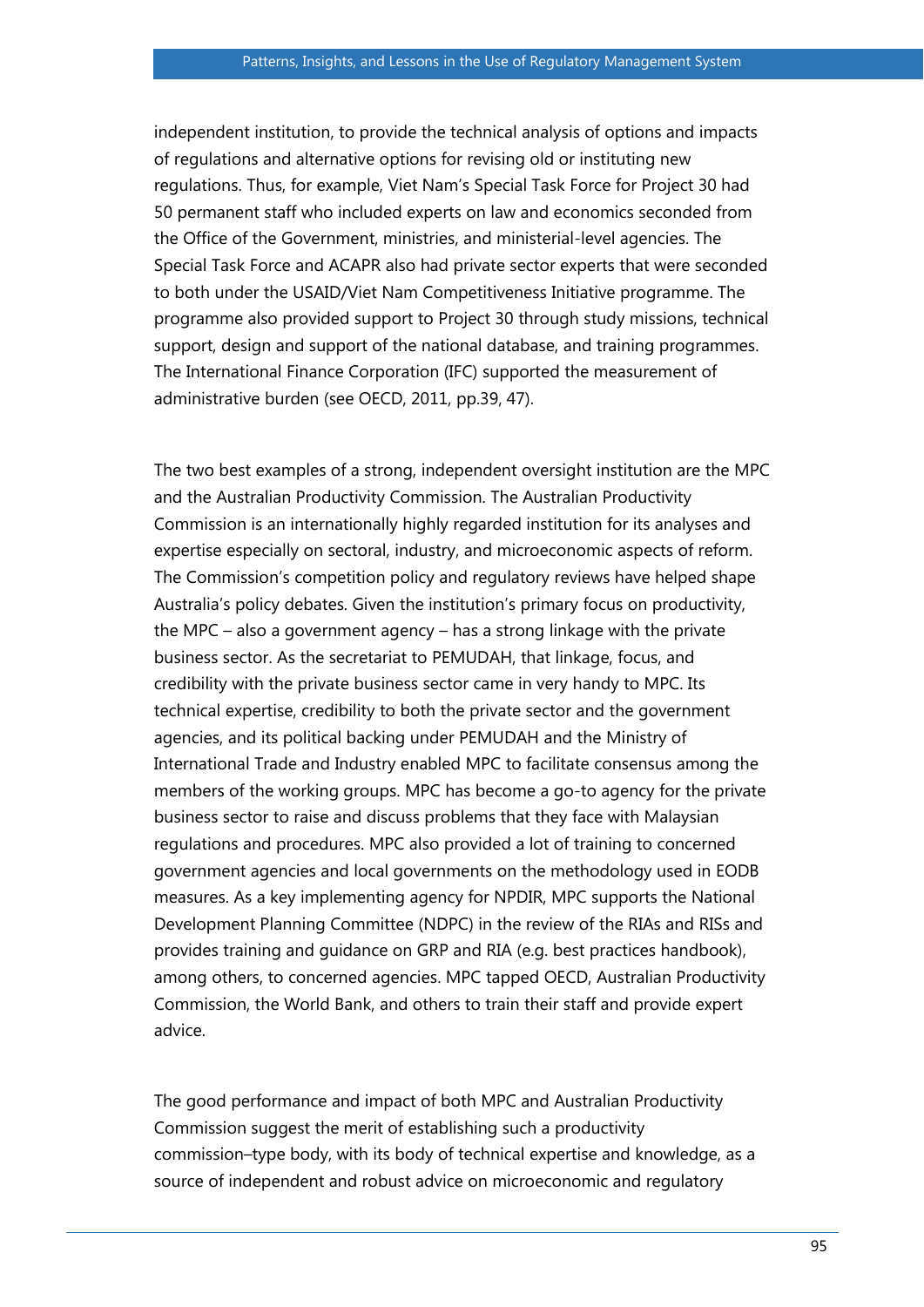reform issues for the national government, especially in large countries where having such technical expertise in so many regulatory agencies would be difficult to attain and where an economy-wide perspective to regulatory issues becomes even more critical. A very small city-state like Singapore may not need such a productivity type body because it has a very small well-trained bureaucracy that is strongly attuned to the concerns of and impacts on business and other stakeholders. In effect, the whole bureaucracy mimics somewhat the function of a productivity-type commission. 19

## **6. Keen sense of market and international competition and public–private collaboration**

It is worth noting that at least three of the major business reform programmes undertaken by the countries in the Project – Malaysia's modernising business regulation under PEMUDAH, the Philippines' NCC, and Viet Nam's Resolution 19 – all use international benchmarks, primarily the EODB indicators. This reflects the view that regulations and outcomes of regulatory reform need to be benchmarked against international competition or international standards. This reflects the keen sense that countries compete for foreign investments and foreign markets, and maintaining or improving one's competitiveness need to consider the performance of the competitors as judged by the same international benchmarks, like EODB.

The use of international benchmarks has helped focus the energies of related agencies and the private sector around performance-based measures. PEMUDAH has been the best known in the region in its success of driving the modernisation of business regulations in Malaysia. Nonetheless, the Philippines' NCC initiatives have started to bear positive fruits, as indicated in the improvement in the ranking of the Philippines in EODB, from 138 in 2013 to 108 in 2014, and in the WEF Global Competitiveness Index, from 75 in 2011 to 52 in 2014 (Llanto, 2015, p.42). At the local level, Quezon City, which is part of Metro Manila, worked with NCC to streamline business procedures through a simplified business permit and licensing system, resulting in major reduction in procedures and time spent by the private sector and contributed to the increase in business registration in the city (see Lllanto, 2015, pp.53–60). Thailand's Law Reform Commission will use Thailand's global ranking on EODB, on the burden of government regulations,

 $\overline{a}$ 

 $19$  Korea does not have a productivity commission but it has a number of highly regarded government-funded research institutions staffed by experts and highly educated researchers. They can serve like productivity-type bodies.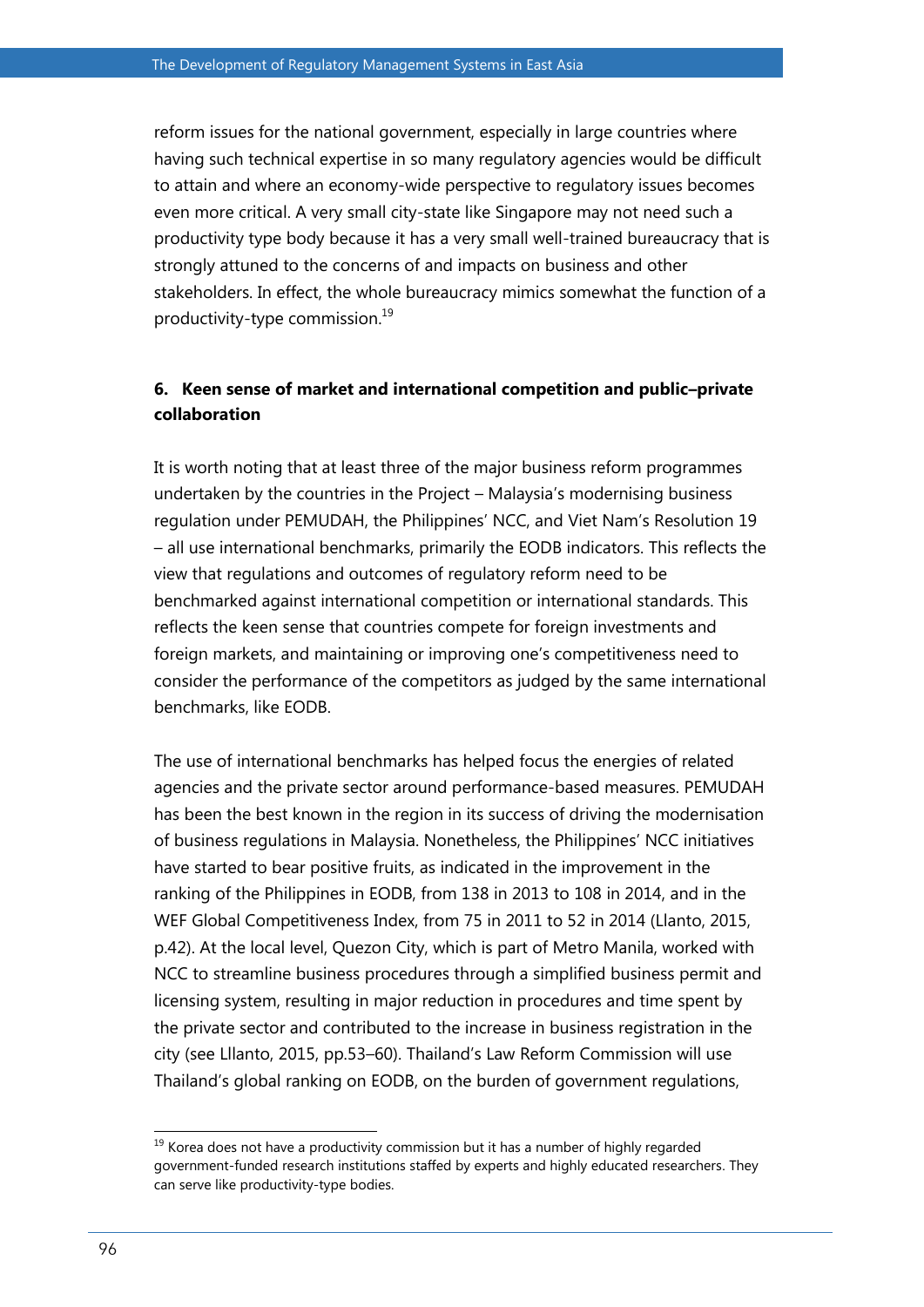and on corruption – in both the World Economic Forum (WEF) and the International Management and Development indices – as the basis for the success of the reforms undertaken under the Licensing Facilitation Act and the Royal Decree on the Review of Laws (see Niprapunt, 2015c). Similarly, Viet Nam's Resolution 19 explicitly uses the World Bank's Doing Business indicators as a basis for setting specific targets and for monitoring compliance. The early results have been remarkable, with a marked reduction in the number of procedures and the length of time it takes to register a business, for example (see Vo and Nguyen, 2016).

Llanto, in assessing the NCC case and based on his discussions with NCC officials, offered the following lessons on competitiveness. The lessons are as valid in and relevant to many other countries and not just for the Philippines (pp.47–48):

- 1. **Transparency leads to competitiveness.** In 2011 and 2012, public infrastructure spending went down as the new administration wanted to review all infrastructure projects and procurement procedures. Public infrastructure spending picked up in the subsequent periods under better governance and some control over corruption. Investor confidence rose in response to better governance and transparency.
- 2. **Work in progress is not good enough… [and] it's all about execution and delivery.** In competitiveness, the country is ranked and scored only when the job is completed and implemented.
- 3. **Teamwork is important, Avoid silos.** Not one government agency can solve interconnected problems. Coordination and commitment to reform are crucial.
- 4. **Focus on multiple fronts and not just on a single variable.** There is no single bullet, single solution to complex problems. Coordination is important to deal with multiple, complex issues.
- 5. **The competition never sleeps.** For instance, Singapore, one of the highest ranking countries in the world, is always on a continuous improvement programme.
- 6. **The bar always rises.** A competitive world raises the bar all the time, and the country should be ready for it.
- 7. **Speed-to-reform should be the new mantra.** Action plans more than feasibility studies.
- 8. **Maintain momentum.** The Philippines cannot afford to slow down the pace of reform. In fact, it should accelerate the reform process.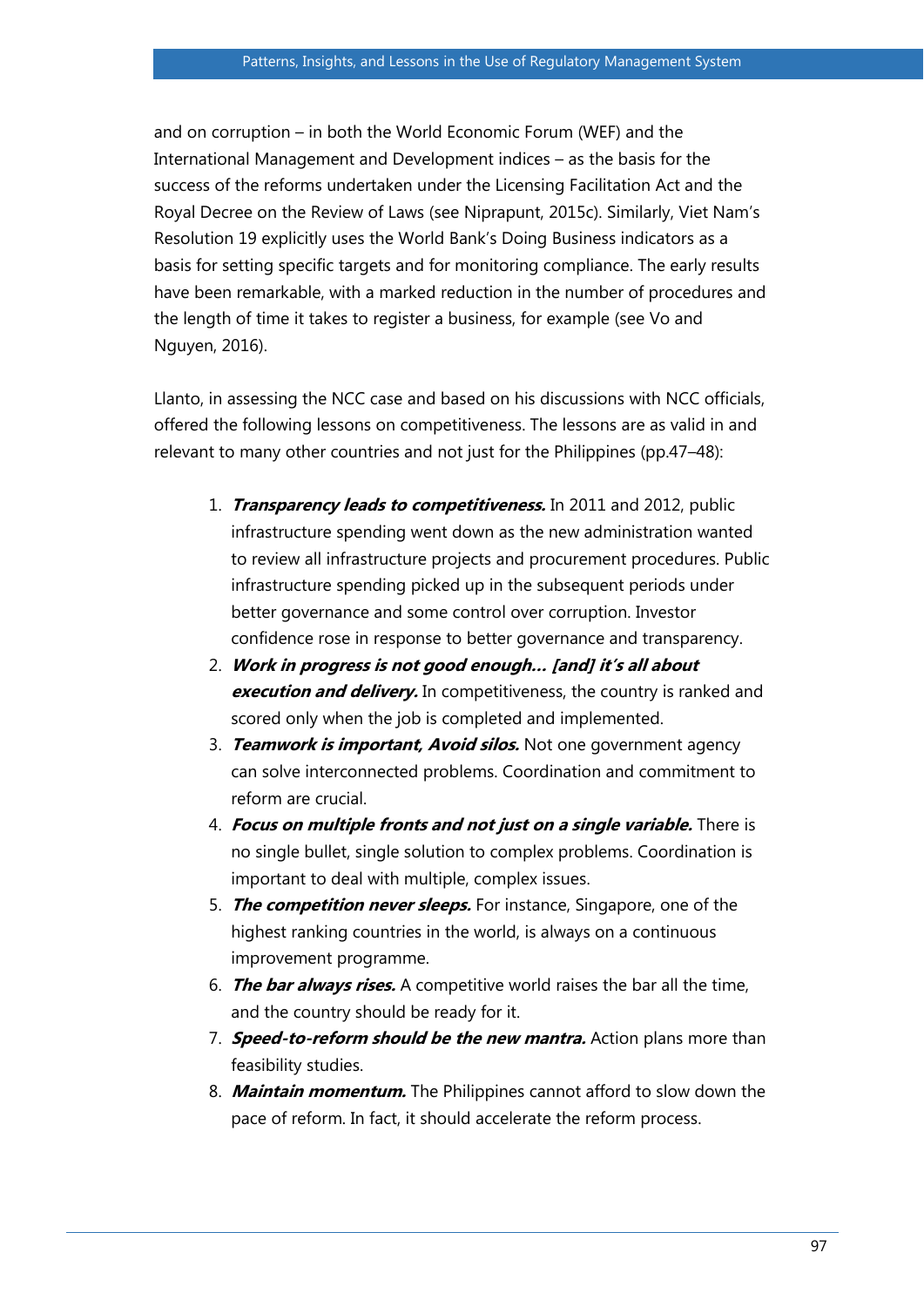- 9. **Embed and institutionalise change.** Executive orders, legislations, laws are necessary for institutionalisation. But more important are actual practice, reform mindset, and culture of the country.
- **10. Public–private collaboration is important and effective.** The public and the private sectors have their respective strengths and it is important to harness these for regulatory reform.

## **7. Regulatory reform as kaizen and investing in the regulatory institutions and bureaucracy**

Regulatory reform in a number of countries in the Project started as part of 'big bang' structural reform programmes (e.g. Australia, New Zealand, Korea, and Philippines). However, as the RMS is built up, regulatory change becomes a continuous process of adaptation to the changing environment; in effect, regulatory reform as kaizen or continuous improvement. The regular review of regulations and the use of a sunset clause in regulations in RMS is a mechanism that helps approximate kaizen. Two other elements are important towards embedding regulatory reform as kaizen. One, as noted above, is the use of continued regular engagement and a feedback mechanism between the regulators/bureaucracy and the stakeholders to help generate common consensus on the changes in the economic, technological, and regulatory environments and the determination of necessity for and evaluation of options as a response to the changing environments.

Two is a bureaucracy that is adaptive and capable of managing change. As the results of the deconstruction of the RMSs discussed above indicate, the wider public sector management context is important for effective RMS. This calls for a competent bureaucracy; this is especially so as the regulatory issues can become more complex and networked (involving a number of related areas and agencies), which may involve greater technical skills by the bureaucracy. Thus, there would be a need for investing in the skills and competence of the whole bureaucracy. Arguably, Singapore's system is akin to regulatory reform as kaizen.

It is valuable to have incentive structure that rewards innovation in the bureaucracy. An example of this is the recognition and promotion of the Malaysian customs personnel who collaborated with the MPC team to successfully refine customs regulations to allow a more streamlined flow of materials between Singapore and Malaysia, thereby reducing a multinational company's operating costs. This encouraged the company not to leave Malaysia and instead made Malaysia its regional operational hub and expanded its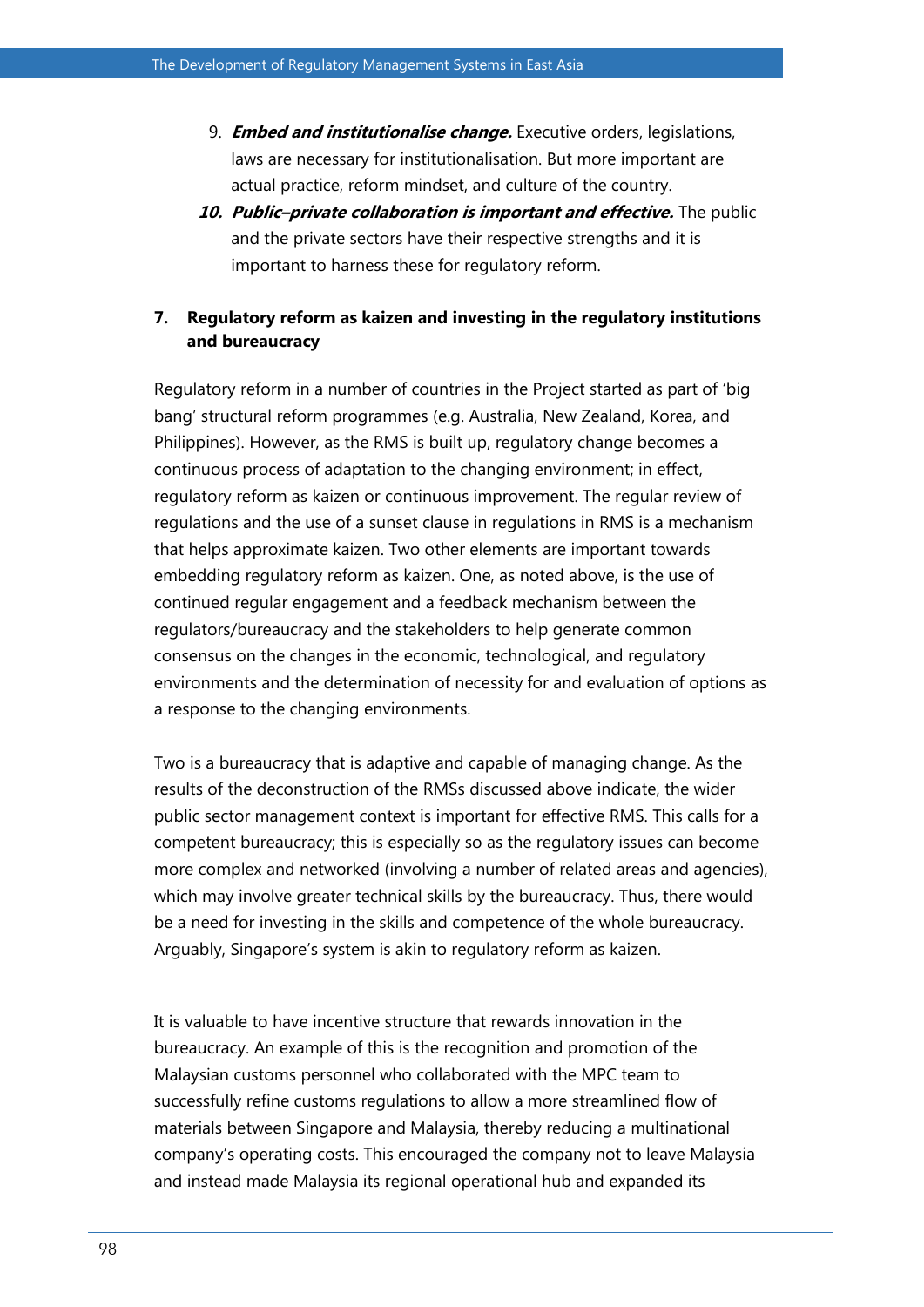operations there. Especially in developing countries where the civil service is often poorly paid and the implementation of regulations becomes an illegitimate source of extra income for officials, the successful implementation of regulatory reform may call for an incentive system in the bureaucracy that supports regulatory innovations undertaken by civil servants for the benefit of the economy and country.

Additionally, as in the case of Viet Nam where the international donor community provided technical support and training to the government in the implementation of Project 30, the poorer AMSs (i.e. Cambodia, Lao PDR, Myanmar) may need such technical support and training if they are to embark on significant efforts at inventorying, reviewing, and refining their regulations and administrative procedures. They may also need some assistance in developing their analytic capability on regulatory issues, perhaps through the establishment of a productivity commission institution in the countries.

#### **8. Crises as opportunities**

The experience of a number of countries in the Project indicates that domestic economic crises and secular decline in competitiveness have been important triggers for significant reforms that in a number of cases led to concerted national efforts at improving the overall regulatory regime. These countries include Australia, New Zealand, and Korea among the OECD members in the Project. Even in Japan, it was the 'Lost Decade' of the 1990s that led the Japanese government to resuscitate regulatory reform under the Koizumi government in the early 2000s, and again after some years of hiatus, in recent years under the Abe government.

Among ASEAN countries, crises or secular decline in competitiveness seemingly is not as critical in the East Asian OECD countries. Malaysia's drive for GRP and a robust and efficient RMS appears to be heavily influenced more by its ambition to become a developed country (or at least a high-income country) by 2020 rather than because of an economic crisis. Similarly, Viet Nam's drive for a muchimproved regulatory environment appears to have been a product more of a government-determined effort to markedly raise its investment and pace of economic development and transformation, rather than arising from domestic economic crisis. For a number of ASEAN countries, crises triggered substantial